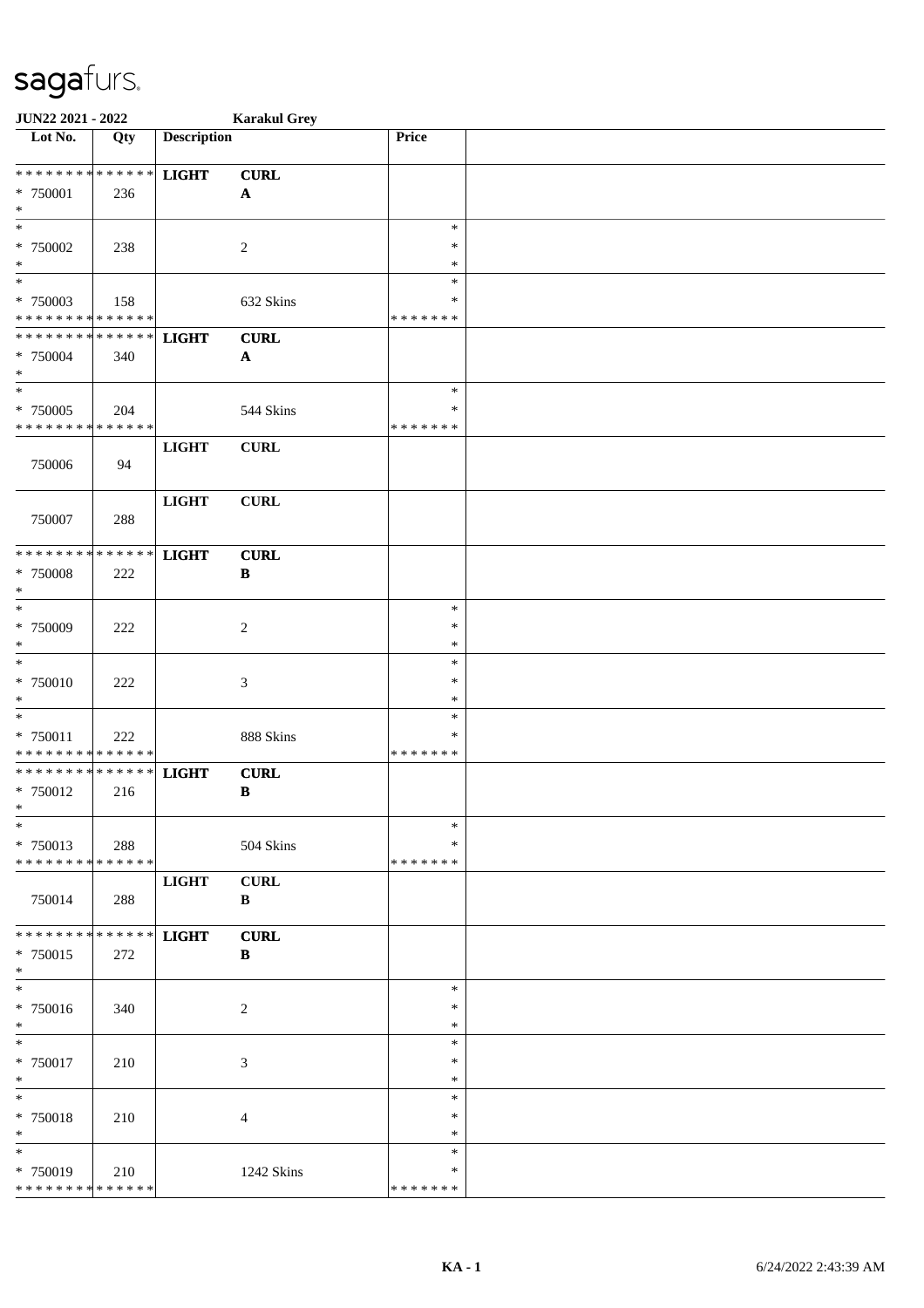| JUN22 2021 - 2022                                                       |     |                                           | <b>Karakul Grey</b>                 |                                   |  |
|-------------------------------------------------------------------------|-----|-------------------------------------------|-------------------------------------|-----------------------------------|--|
| Lot No.                                                                 | Qty | <b>Description</b>                        |                                     | Price                             |  |
| 750021                                                                  | 210 | <b>LIGHT</b>                              | <b>CHAQMQI</b><br>${\bf A}$         |                                   |  |
| * * * * * * * * * * * * * *                                             |     | <b>LIGHT</b>                              | <b>CHAQMQI</b>                      |                                   |  |
| * 750022<br>$\ast$                                                      | 288 |                                           | $\boldsymbol{\mathsf{A}}$           |                                   |  |
| $\ast$<br>* 750023<br>$\ast$                                            | 216 |                                           | $\overline{c}$                      | $\ast$<br>$\ast$<br>$\ast$        |  |
| $*$<br>* 750024<br>$\ast$                                               | 216 |                                           | 3                                   | $\ast$<br>*<br>$\ast$             |  |
| $\overline{\phantom{0}}$<br>* 750025<br>$\ast$                          | 216 |                                           | $\overline{4}$                      | $\ast$<br>$\ast$<br>$\ast$        |  |
| $\overline{\phantom{a}^*}$<br>$* 750026$<br>* * * * * * * * * * * * * * | 216 |                                           | 1152 Skins                          | $\ast$<br>*<br>* * * * * * *      |  |
| * * * * * * * * * * * * * *<br>* 750027<br>$\ast$                       | 216 | <b>LIGHT</b>                              | <b>CHAQMQI</b><br>$\, {\bf B}$      |                                   |  |
| $\ast$<br>* 750028<br>* * * * * * * * * * * * * *                       | 216 |                                           | 432 Skins                           | $\ast$<br>$\ast$<br>* * * * * * * |  |
| * * * * * * * * * * * * * *<br>* 750029<br>$\ast$                       | 280 | <b>LIGHT</b>                              | <b>CHAQMQI</b><br>$\, {\bf B}$      |                                   |  |
| $\ast$<br>* 750030<br>$\ast$                                            | 210 |                                           | $\sqrt{2}$                          | $\ast$<br>∗<br>*                  |  |
| $\ast$<br>* 750031<br>$\ast$                                            | 210 |                                           | $\mathfrak{Z}$                      | $\ast$<br>$\ast$<br>$\ast$        |  |
| $\ast$<br>$* 750032$<br>$\mathbf{x}$                                    | 210 |                                           | $\overline{4}$                      | $\ast$<br>$\ast$<br>$\ast$        |  |
| $\ast$<br>* 750033<br>* * * * * * * * <mark>* * * * * * *</mark>        | 210 |                                           | 1120 Skins                          | $\ast$<br>$\ast$<br>* * * * * * * |  |
| 750034                                                                  | 234 | $_{\rm LIGHT}$                            | <b>CHAQMQI FLAT</b><br>${\bf A}$    |                                   |  |
| 750035                                                                  | 240 | $_{\rm LIGHT}$                            | <b>CHAQMQI FLAT</b><br>$\, {\bf B}$ |                                   |  |
| 750036                                                                  | 94  | $_{\rm LIGHT}$<br>$\mathbf{I}/\mathbf{B}$ | <b>CHAQMQI FLAT</b>                 |                                   |  |
| 750037                                                                  | 80  | $_{\rm LIGHT}$                            | CH KGUL FLAT                        |                                   |  |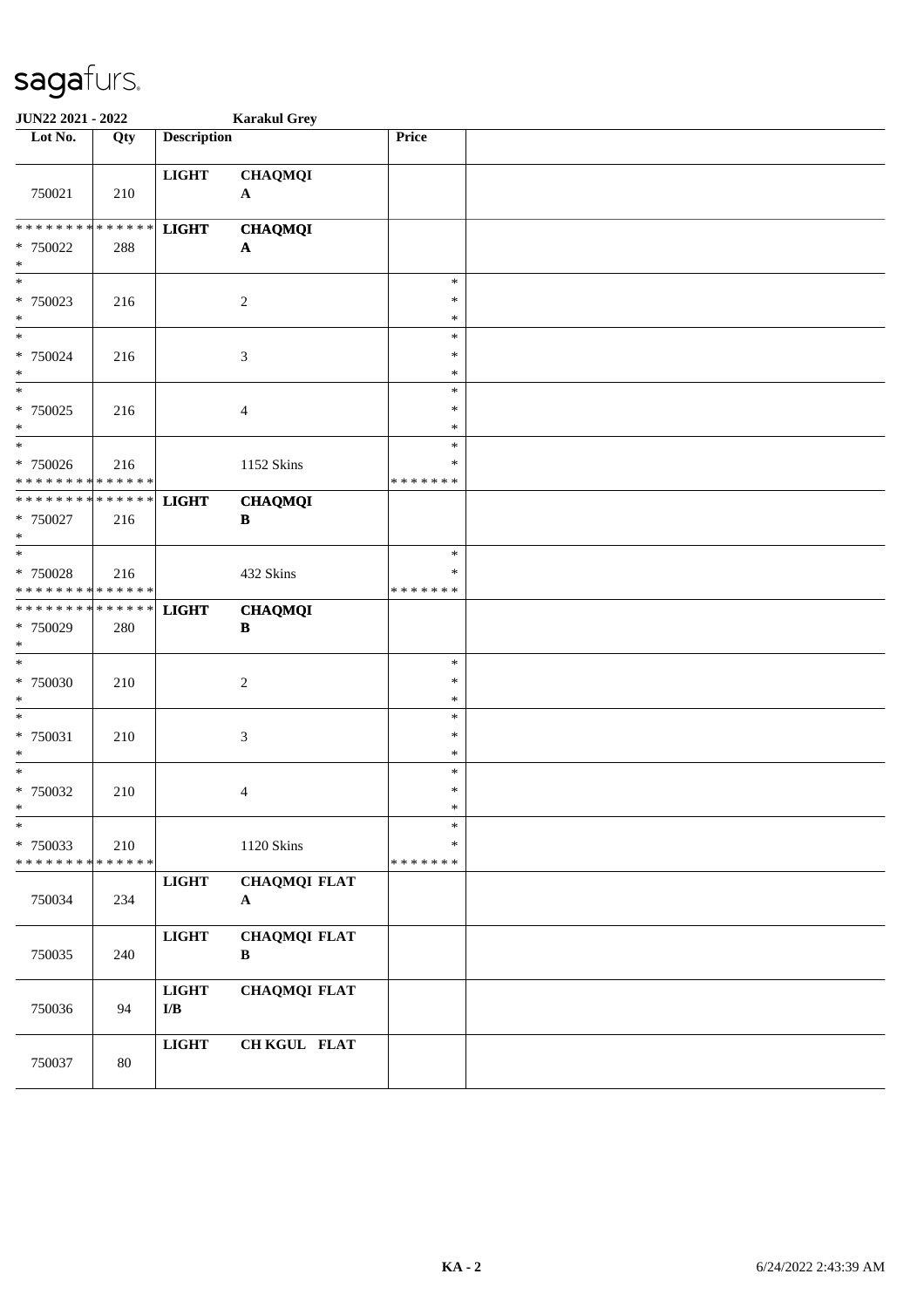| JUN22 2021 - 2022                                               |     |                    | <b>Karakul Grey</b>            |                                   |  |
|-----------------------------------------------------------------|-----|--------------------|--------------------------------|-----------------------------------|--|
| Lot No.                                                         | Qty | <b>Description</b> |                                | Price                             |  |
| ******** <mark>******</mark><br>* 750041<br>$\ast$              | 234 | <b>LIGHT</b>       | <b>CH KGUL</b><br>$\mathbf{A}$ |                                   |  |
| $*$<br>* 750042<br>$\ast$                                       | 156 |                    | 2                              | $\ast$<br>∗<br>*                  |  |
| $\overline{\ast}$<br>$* 750043$<br>* * * * * * * * * * * * * *  | 156 |                    | 546 Skins                      | $\ast$<br>$\ast$<br>* * * * * * * |  |
| * * * * * * * * * * * * * *<br>* 750044<br>$*$                  | 222 | <b>LIGHT</b>       | <b>CH KGUL</b><br>$\mathbf A$  |                                   |  |
| $*$<br>* 750045<br>* * * * * * * * * * * * * *                  | 296 |                    | 518 Skins                      | $\ast$<br>$\ast$<br>* * * * * * * |  |
| 750046                                                          | 304 | <b>LIGHT</b>       | <b>CH KGUL</b>                 |                                   |  |
| * * * * * * * * * * * * * *<br>$* 750047$<br>$*$                | 234 | <b>LIGHT</b>       | <b>CH KGUL</b><br>B            |                                   |  |
| $*$<br>$* 750048$<br>$\ast$                                     | 230 |                    | 2                              | $\ast$<br>$\ast$<br>*             |  |
| $*$<br>* 750049<br>* * * * * * * * * * * * * *                  | 156 |                    | 620 Skins                      | $\ast$<br>$\ast$<br>* * * * * * * |  |
| * * * * * * * * * * * * * *<br>* 750050<br>$*$                  | 210 | <b>LIGHT</b>       | <b>KALANGL</b><br>$\mathbf A$  |                                   |  |
| $*$<br>$* 750051$<br>* * * * * * * * <mark>* * * * * * *</mark> | 280 |                    | 490 Skins                      | $\ast$<br>*<br>* * * * * * *      |  |
| * * * * * * * * <mark>* * * * * * *</mark><br>* 750052<br>$*$   | 192 | <b>LIGHT</b>       | <b>KALANGL</b><br>$\mathbf A$  | $\ast$                            |  |
| $\ast$<br>* 750053<br>* * * * * * * * * * * * * *               | 256 |                    | 448 Skins                      | ∗<br>* * * * * * *                |  |
| 750054                                                          | 360 | <b>LIGHT</b>       | <b>KALANGL</b>                 |                                   |  |
| 750055                                                          | 272 | <b>LIGHT</b>       | <b>KALANGL</b>                 |                                   |  |
| 750056                                                          | 232 | <b>LIGHT</b>       | <b>KALANGL</b>                 |                                   |  |
| * * * * * * * * * * * * * * *<br>* 750057<br>$*$                | 204 | <b>LIGHT</b>       | <b>KALANGL</b><br>$\bf{B}$     |                                   |  |
| $*$<br>* 750058<br>$*$                                          | 204 |                    | 2                              | $\ast$<br>$\ast$<br>$\ast$        |  |
| $\ast$<br>* 750059<br>$*$                                       | 140 |                    | 3                              | $\ast$<br>∗<br>$\ast$             |  |
| $\ast$<br>* 750060<br>* * * * * * * * * * * * * *               | 140 |                    | 688 Skins                      | $\ast$<br>∗<br>* * * * * * *      |  |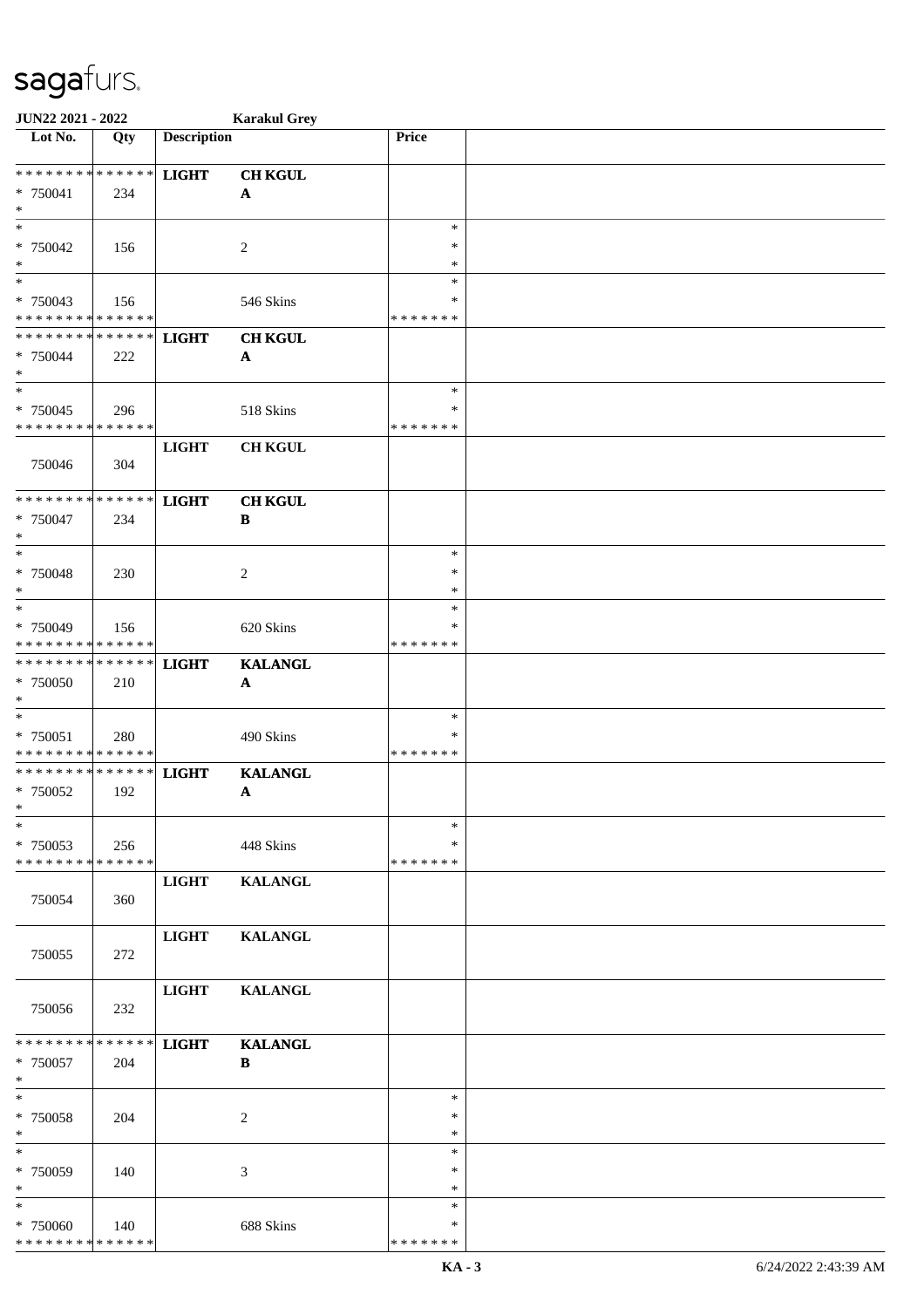| JUN22 2021 - 2022                                                |        | <b>Karakul Grey</b> |                             |              |                              |  |
|------------------------------------------------------------------|--------|---------------------|-----------------------------|--------------|------------------------------|--|
| Lot No.                                                          | Qty    | <b>Description</b>  |                             |              | Price                        |  |
| 750061                                                           | 96     | <b>LIGHT</b>        | <b>MEDCURL</b>              |              |                              |  |
| 750062                                                           | 136    | <b>LIGHT</b>        | <b>PEEK</b>                 |              |                              |  |
| 750063                                                           | $62\,$ | <b>LIGHT</b>        | <b>PEEK</b>                 |              |                              |  |
| 750064                                                           | 162    | <b>LIGHT</b>        | <b>PEEK</b>                 |              |                              |  |
| 750065                                                           | 148    | <b>LIGHT</b>        | <b>PEEK</b>                 |              |                              |  |
| 750066                                                           | 264    | <b>LIGHT</b>        | <b>PEEK</b><br>$\mathbf A$  | <b>CHAQM</b> |                              |  |
| 750067                                                           | 242    | <b>LIGHT</b>        | <b>PEEK</b><br>$\mathbf A$  | <b>CHAQM</b> |                              |  |
| 750068                                                           | 204    | <b>LIGHT</b>        | <b>PEEK</b>                 | <b>CHAQM</b> |                              |  |
| 750069                                                           | 152    | <b>LIGHT</b>        | <b>PEEK</b>                 | <b>CHAQM</b> |                              |  |
| 750070                                                           | 228    | <b>LIGHT</b>        | <b>PEEK</b>                 | <b>CHAQM</b> |                              |  |
| * * * * * * * * <mark>* * * * * * *</mark><br>* 750071<br>$\ast$ | 288    | <b>LIGHT</b>        | <b>PEEK</b>                 | <b>CHAQM</b> |                              |  |
| $\overline{\ast}$<br>$* 750072$<br>* * * * * * * * * * * * * *   | 288    |                     | 576 Skins                   |              | $\ast$<br>∗<br>* * * * * * * |  |
| 750073                                                           | 280    | $_{\rm LIGHT}$      | <b>PEEK</b><br>$\, {\bf B}$ | <b>CHAQM</b> |                              |  |
| 750074                                                           | 164    | $_{\rm LIGHT}$      | <b>PEEK</b>                 | <b>CHFLT</b> |                              |  |
| 750075                                                           | 138    | $_{\rm LIGHT}$      | <b>PEEK</b>                 | <b>CHKGL</b> |                              |  |
| 750076                                                           | 340    | $_{\rm LIGHT}$      | <b>PEEK</b>                 | <b>CHKGL</b> |                              |  |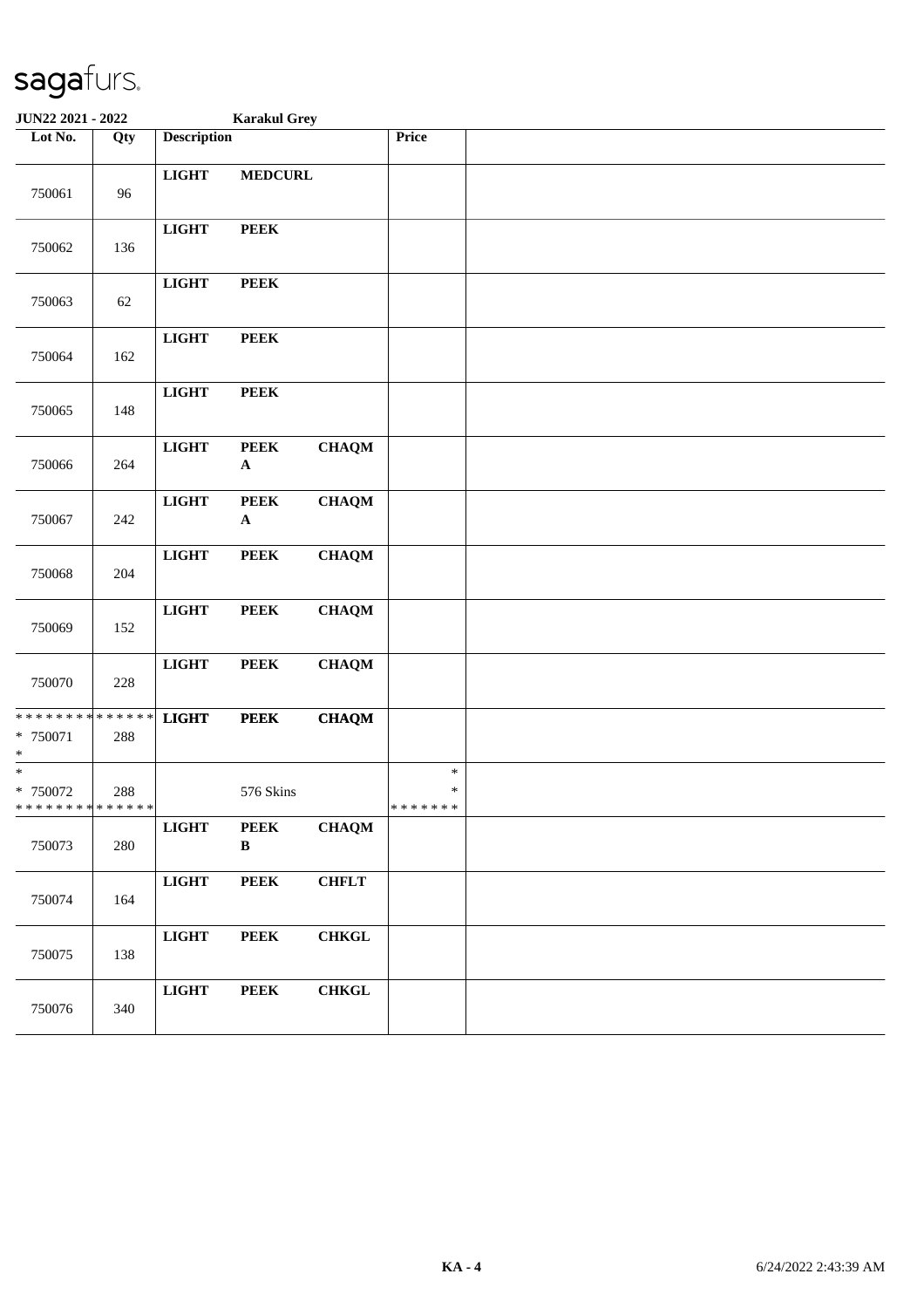| JUN22 2021 - 2022                          |             |                    | <b>Karakul Grey</b>   |                  |  |
|--------------------------------------------|-------------|--------------------|-----------------------|------------------|--|
| Lot No.                                    | Qty         | <b>Description</b> |                       | Price            |  |
| * * * * * * * * <mark>* * * * * * *</mark> |             | <b>SKY</b>         | <b>CURL</b>           |                  |  |
| * 750081                                   | 280         |                    | $\mathbf{A}$          |                  |  |
| $\ast$                                     |             |                    |                       |                  |  |
| $\ast$                                     |             |                    |                       | $\ast$           |  |
| * 750082                                   | 350         |                    | 630 Skins             | $\ast$           |  |
| * * * * * * * * * * * * * *                |             |                    |                       | * * * * * * *    |  |
| * * * * * * * * * * * * * *                |             | <b>SKY</b>         | <b>CURL</b>           |                  |  |
| * 750083                                   | 194         |                    | $\boldsymbol{\rm{A}}$ |                  |  |
| $\ast$                                     |             |                    |                       |                  |  |
| $\ast$                                     |             |                    |                       | $\ast$           |  |
| * 750084                                   | 198         |                    | 392 Skins             | *                |  |
| * * * * * * * * * * * * * *                |             |                    |                       | * * * * * * *    |  |
|                                            |             | <b>SKY</b>         | <b>CURL</b>           |                  |  |
| 750085                                     | 304         |                    | $\mathbf{A}$          |                  |  |
|                                            |             | <b>SKY</b>         | <b>CURL</b>           |                  |  |
| 750086                                     | 60          |                    |                       |                  |  |
|                                            |             |                    |                       |                  |  |
| * * * * * * * * * * * * * *                |             | <b>SKY</b>         | <b>CURL</b>           |                  |  |
| * 750087                                   | 288         |                    | $\, {\bf B}$          |                  |  |
| $\ast$                                     |             |                    |                       |                  |  |
| $\ast$                                     |             |                    |                       | $\ast$           |  |
| * 750088                                   | 280         |                    | 568 Skins             | $\ast$           |  |
| * * * * * * * * * * * * * *                |             |                    |                       | * * * * * * *    |  |
|                                            |             | <b>SKY</b>         | <b>CURL</b>           |                  |  |
| 750089                                     | 264         |                    | $\, {\bf B}$          |                  |  |
|                                            |             |                    |                       |                  |  |
| **************                             |             | <b>SKY</b>         | <b>CHAQMQI</b>        |                  |  |
| * 750090<br>$\ast$                         | 272         |                    | $\mathbf{A}$          |                  |  |
| $\ast$                                     |             |                    |                       | $\ast$           |  |
| * 750091                                   | 340         |                    | $\overline{c}$        | $\ast$           |  |
| $\ast$                                     |             |                    |                       | $\ast$           |  |
| $\ast$                                     |             |                    |                       | $\ast$           |  |
| * 750092                                   | 204         |                    | 3                     | $\ast$           |  |
| $\mathbf{r}$                               |             |                    |                       | $\ast$           |  |
| $\ast$                                     |             |                    |                       | $\ast$           |  |
| * 750093                                   | 204         |                    | $\overline{4}$        | $\ast$           |  |
| $\ast$                                     |             |                    |                       | $\ast$           |  |
| $\ast$                                     |             |                    |                       | $\ast$           |  |
| * 750094                                   | 204         |                    | 1224 Skins            | $\ast$           |  |
| * * * * * * * * * * * * * *                |             |                    |                       | * * * * * * *    |  |
| * * * * * * * *                            | * * * * * * | <b>SKY</b>         | <b>CHAQMQI</b>        |                  |  |
| * 750095                                   | 294         |                    | $\boldsymbol{\rm{A}}$ |                  |  |
| $\ast$                                     |             |                    |                       |                  |  |
| $\ast$                                     |             |                    |                       | $\ast$           |  |
| * 750096                                   | 292         |                    | $\overline{c}$        | ∗                |  |
| $\ast$<br>$\ast$                           |             |                    |                       | $\ast$<br>$\ast$ |  |
| * 750097                                   | 218         |                    | 804 Skins             | *                |  |
| * * * * * * * * * * * * * *                |             |                    |                       | * * * * * * *    |  |
|                                            |             |                    |                       |                  |  |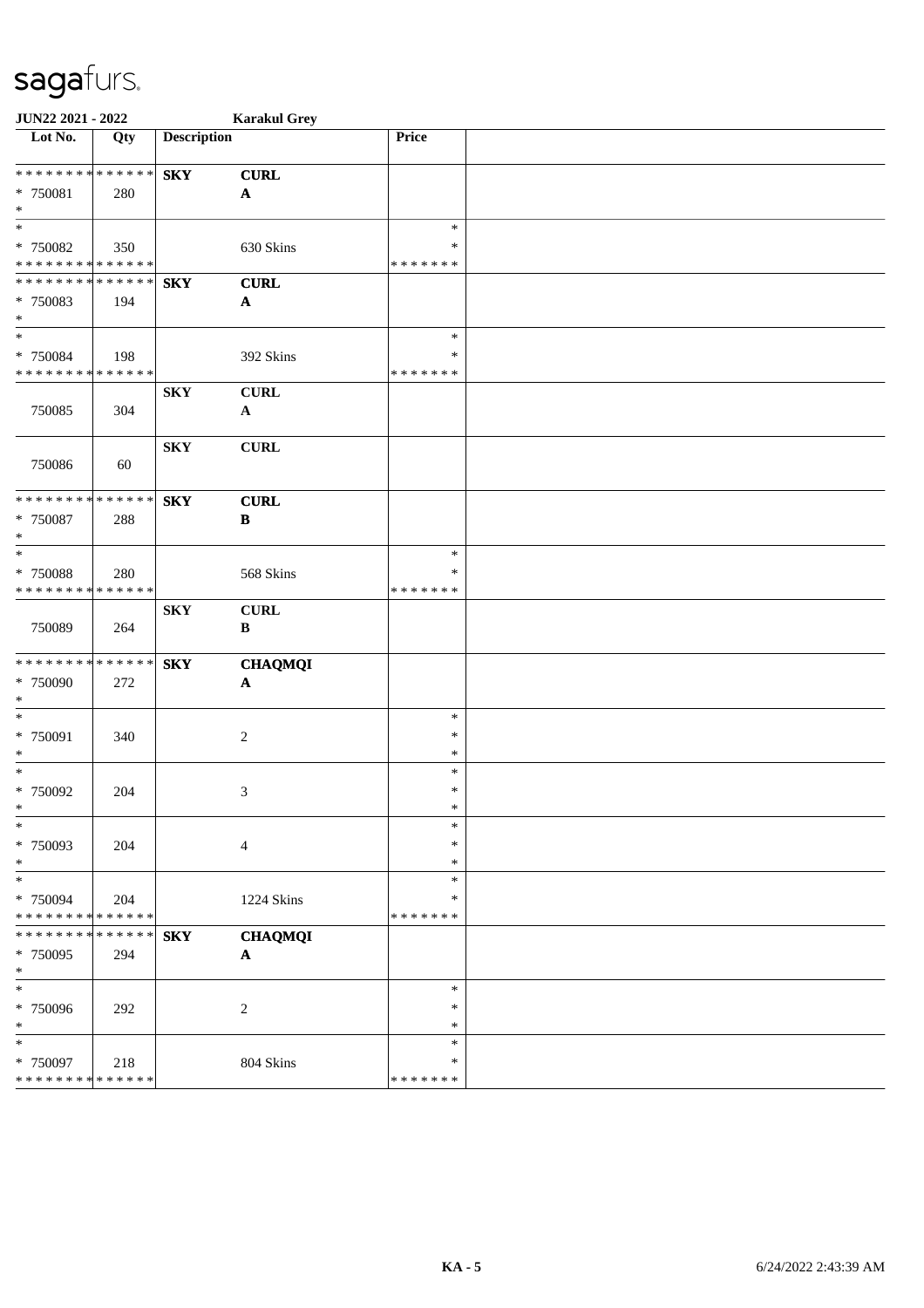| JUN22 2021 - 2022                       |     |                                                    | <b>Karakul Grey</b>         |                    |  |
|-----------------------------------------|-----|----------------------------------------------------|-----------------------------|--------------------|--|
| Lot No.                                 | Qty | <b>Description</b>                                 |                             | Price              |  |
| * * * * * * * * * * * * * *             |     | ${\bf S}{\bf K}{\bf Y}$                            | <b>CHAQMQI</b>              |                    |  |
| * 750101<br>$\ast$                      | 154 |                                                    |                             |                    |  |
| $\overline{\phantom{0}}$                |     |                                                    |                             | $\ast$             |  |
| * 750102<br>$\ast$                      | 154 |                                                    | $\boldsymbol{2}$            | $\ast$<br>$\ast$   |  |
| $\ast$                                  |     |                                                    |                             | $\ast$             |  |
| * 750103<br>$\ast$                      | 154 |                                                    | 3                           | $\ast$<br>$\ast$   |  |
| $\ast$                                  |     |                                                    |                             | $\ast$             |  |
| * 750104<br>* * * * * * * * * * * * * * | 154 |                                                    | 616 Skins                   | ∗<br>* * * * * * * |  |
|                                         |     | <b>SKY</b>                                         | <b>CHAQMQI</b>              |                    |  |
| 750105                                  | 192 |                                                    | $\, {\bf B}$                |                    |  |
| * * * * * * * * * * * * * *             |     | <b>SKY</b>                                         | <b>CHAQMQI</b>              |                    |  |
| * 750106<br>$\ast$                      | 296 |                                                    | $\, {\bf B}$                |                    |  |
| $\overline{\phantom{a}^*}$              |     |                                                    |                             | $\ast$             |  |
| $* 750107$<br>$\ast$                    | 368 |                                                    | $\boldsymbol{2}$            | $\ast$<br>$\ast$   |  |
| $\overline{\phantom{0}}$                |     |                                                    |                             | $\ast$             |  |
| * 750108                                | 220 |                                                    | $\ensuremath{\mathfrak{Z}}$ | $\ast$             |  |
| $\ast$<br>$\ast$                        |     |                                                    |                             | $\ast$<br>$\ast$   |  |
| * 750109                                | 220 |                                                    | $\overline{\mathcal{A}}$    | $\ast$             |  |
| $\ast$                                  |     |                                                    |                             | $\ast$             |  |
| $\ast$                                  |     |                                                    |                             | $\ast$             |  |
| * 750110                                | 220 |                                                    | 1324 Skins                  | $\ast$             |  |
| * * * * * * * * * * * * * *             |     |                                                    |                             | *******            |  |
| 750111                                  | 180 | ${\bf S}{\bf K}{\bf Y}$<br>$\mathbf{I}/\mathbf{B}$ | <b>CHAQMQI</b>              |                    |  |
|                                         |     |                                                    |                             |                    |  |
| 750112                                  | 160 | ${\bf S}{\bf K}{\bf Y}$                            | <b>CHAQMQI FLAT</b>         |                    |  |
|                                         |     | <b>SKY</b>                                         | CH KGUL FLAT                |                    |  |
| 750113                                  | 84  |                                                    |                             |                    |  |
|                                         |     | ${\bf S}{\bf K}{\bf Y}$                            | CH KGUL FLAT                |                    |  |
| 750114                                  | 168 |                                                    |                             |                    |  |
|                                         |     | <b>SKY</b>                                         | CH KGUL FLAT                |                    |  |
| 750115                                  | 140 |                                                    |                             |                    |  |
|                                         |     | ${\bf S}{\bf K}{\bf Y}$                            | CH KGUL FLAT                |                    |  |
| 750116                                  | 148 |                                                    |                             |                    |  |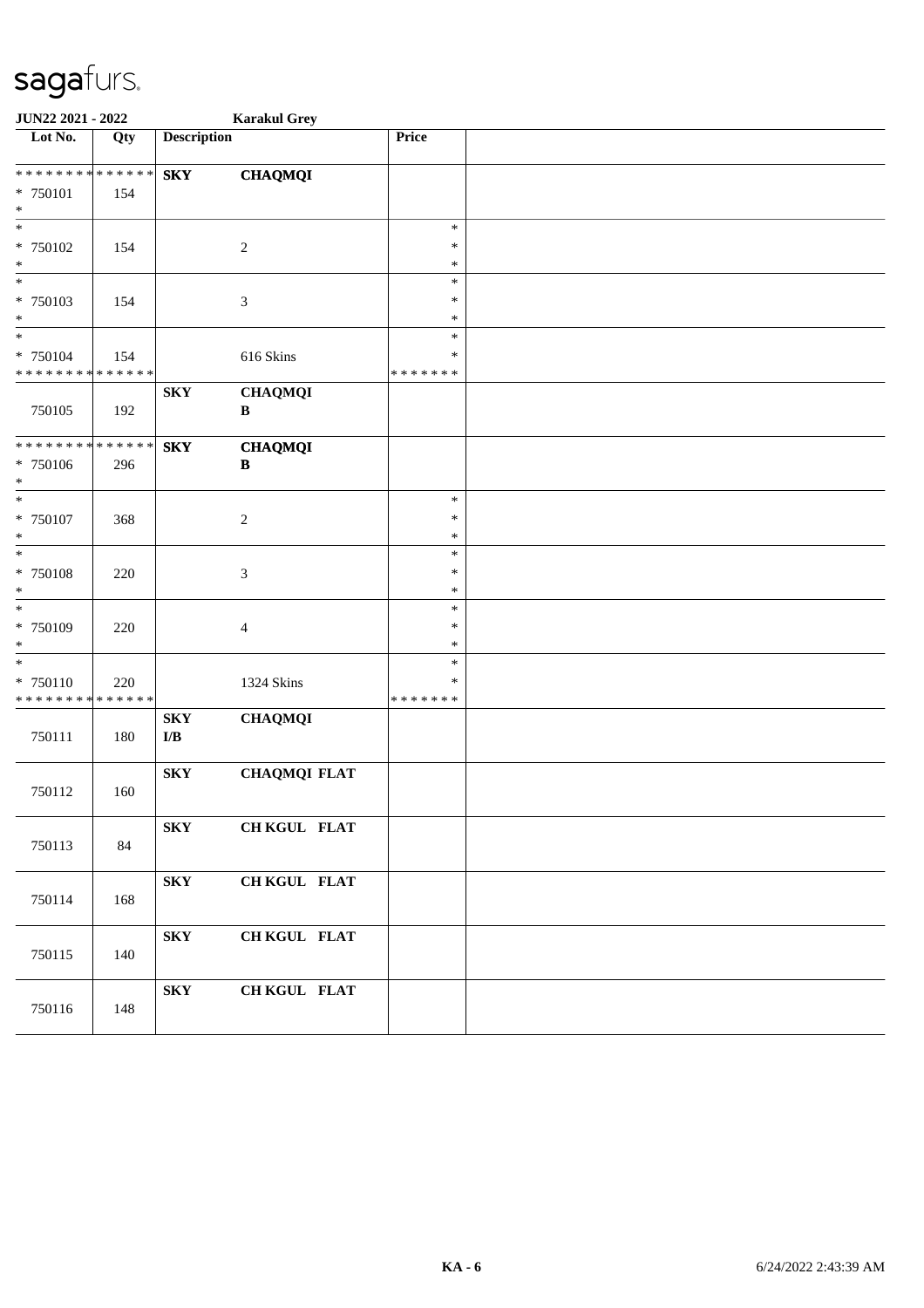| JUN22 2021 - 2022                                                     |                    |                         | <b>Karakul Grey</b>            |              |                                   |  |
|-----------------------------------------------------------------------|--------------------|-------------------------|--------------------------------|--------------|-----------------------------------|--|
| Lot No.                                                               | Qty                | <b>Description</b>      |                                |              | Price                             |  |
| 750121                                                                | 280                | <b>SKY</b>              | <b>CH KGUL</b>                 |              |                                   |  |
| ******** <mark>******</mark><br>$* 750122$<br>$*$                     | 252                | <b>SKY</b>              | <b>CH KGUL</b>                 |              |                                   |  |
| $*$<br>* 750123<br>* * * * * * * * * * * * * *                        | 168                |                         | 420 Skins                      |              | $\ast$<br>∗<br>* * * * * * *      |  |
| * * * * * * * * * * * * * * *<br>* 750124<br>$*$<br>$\overline{\ast}$ | 336                | <b>SKY</b>              | <b>CH KGUL</b>                 |              |                                   |  |
| * 750125<br>* * * * * * * * * * * * * *                               | 168                |                         | 504 Skins                      |              | $\ast$<br>∗<br>* * * * * * *      |  |
| * * * * * * * * * * * * * *<br>* 750126<br>$*$<br>$*$                 | 222                | <b>SKY</b>              | <b>CH KGUL</b>                 |              |                                   |  |
| * 750127<br>* * * * * * * * * * * * * *                               | 148                |                         | 370 Skins                      |              | $\ast$<br>$\ast$<br>* * * * * * * |  |
| 750128                                                                | 180                | <b>SKY</b>              | <b>CH KGUL</b>                 |              |                                   |  |
| * * * * * * * * * * * * * *<br>* 750129<br>$\ast$                     | 258                | <b>SKY</b>              | <b>CH KGUL</b>                 |              |                                   |  |
| $*$<br>$* 750130$<br>$\ast$                                           | 344                |                         | $\overline{c}$                 |              | $\ast$<br>$\ast$<br>$\ast$        |  |
| $\ast$<br>* 750131<br>* * * * * * * * * * * * * *                     | 172                |                         | 774 Skins                      |              | $\ast$<br>∗<br>* * * * * * *      |  |
| 750132                                                                | 216                | <b>SKY</b>              | <b>KALANGL</b><br>$\mathbf{A}$ |              |                                   |  |
| 750133                                                                | 148                | <b>SKY</b>              | <b>KALANGL</b>                 |              |                                   |  |
| 750134                                                                | 132                | <b>SKY</b>              | <b>KALANGL</b>                 |              |                                   |  |
| 750135                                                                | 144                | ${\bf S}{\bf K}{\bf Y}$ | <b>PEEK</b>                    |              |                                   |  |
| 750136                                                                | 152                | <b>SKY</b>              | <b>PEEK</b>                    | <b>CHAQM</b> |                                   |  |
| * * * * * * * *<br>* 750137<br>$*$                                    | * * * * * *<br>228 | ${\bf S}{\bf K}{\bf Y}$ | <b>PEEK</b>                    | <b>CHAQM</b> |                                   |  |
| $*$<br>* 750138<br>* * * * * * * * * * * * * *                        | 228                |                         | 456 Skins                      |              | $\ast$<br>∗<br>* * * * * * *      |  |
| 750139                                                                | 330                | <b>SKY</b>              | <b>PEEK</b>                    | <b>CHKGL</b> |                                   |  |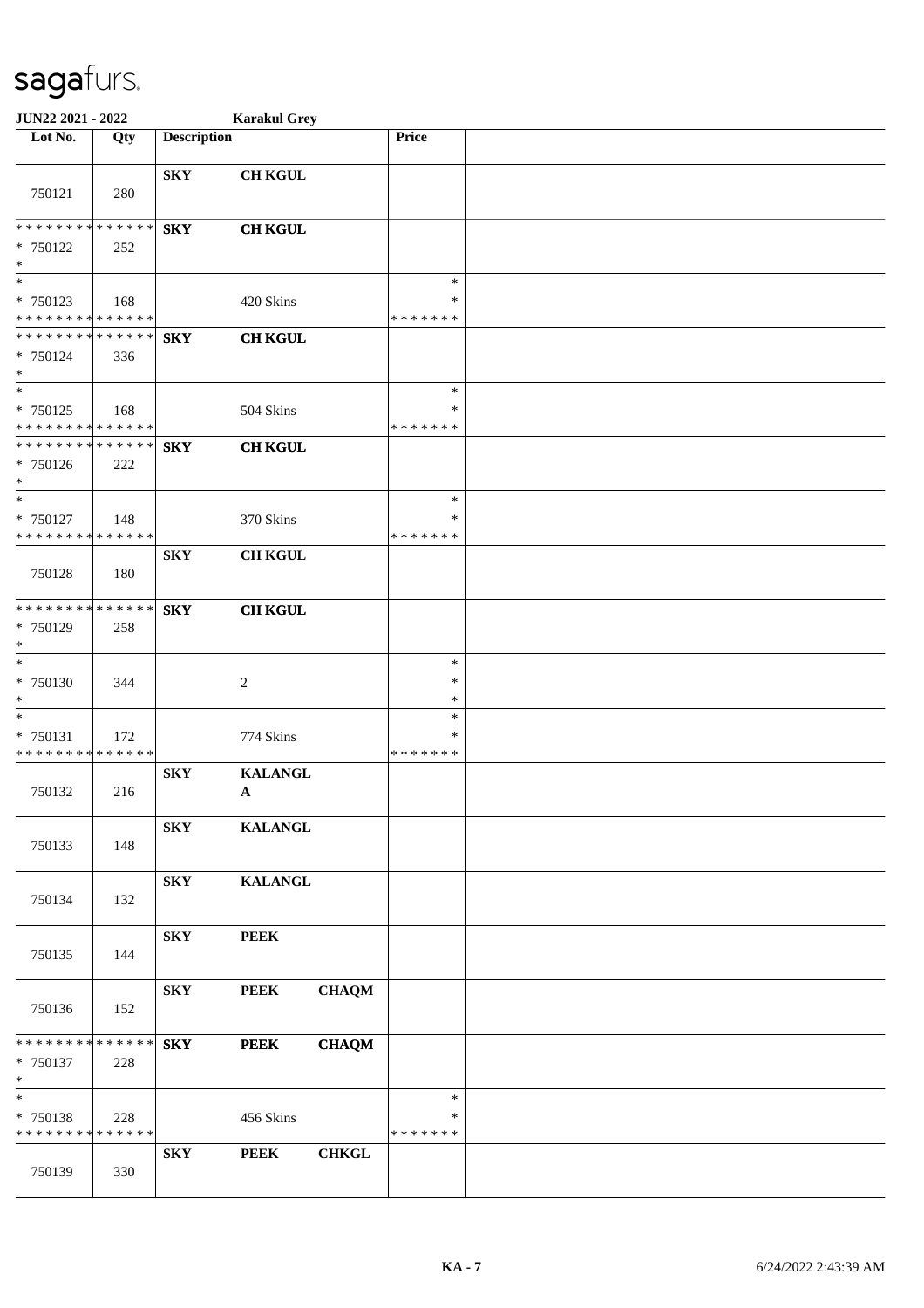| JUN22 2021 - 2022                                            |     | <b>Karakul Grey</b> |                |               |  |
|--------------------------------------------------------------|-----|---------------------|----------------|---------------|--|
| Lot No.                                                      | Qty | <b>Description</b>  |                | Price         |  |
|                                                              |     |                     |                |               |  |
|                                                              |     | <b>Dark</b>         | <b>CURL</b>    |               |  |
| 750141                                                       | 124 |                     |                |               |  |
|                                                              |     |                     |                |               |  |
| ******** <mark>******</mark>                                 |     | <b>Dark</b>         | <b>CURL</b>    |               |  |
| * 750142                                                     | 272 |                     |                |               |  |
| $\ast$                                                       |     |                     |                |               |  |
| $\ast$                                                       |     |                     |                | $\ast$        |  |
| * 750143                                                     | 340 |                     | 612 Skins      | *             |  |
| * * * * * * * * * * * * * *                                  |     |                     |                | * * * * * * * |  |
|                                                              |     | <b>Dark</b>         | <b>CURL</b>    |               |  |
| 750144                                                       | 112 |                     |                |               |  |
|                                                              |     |                     |                |               |  |
|                                                              |     | <b>Dark</b>         | <b>CHAQMQI</b> |               |  |
| 750145                                                       | 228 |                     |                |               |  |
|                                                              |     | <b>Dark</b>         | <b>CHAQMQI</b> |               |  |
| 750146                                                       | 330 |                     |                |               |  |
|                                                              |     |                     |                |               |  |
|                                                              |     | <b>Dark</b>         | <b>CHAQMQI</b> |               |  |
| 750147                                                       | 152 |                     |                |               |  |
|                                                              |     |                     |                |               |  |
| * * * * * * * * * * * * * *                                  |     | <b>Dark</b>         | <b>CHAQMQI</b> |               |  |
| * 750148                                                     | 340 |                     |                |               |  |
| $\ast$                                                       |     |                     |                |               |  |
| $\ast$                                                       |     |                     |                | $\ast$        |  |
| * 750149                                                     | 336 |                     | 676 Skins      | *             |  |
| * * * * * * * * * * * * * *                                  |     |                     |                | * * * * * * * |  |
| * * * * * * * * <mark>* * * * * * *</mark>                   |     | <b>Dark</b>         | <b>CHAQMQI</b> |               |  |
| * 750150                                                     | 288 |                     |                |               |  |
| $\ast$                                                       |     |                     |                |               |  |
| $_{\ast}^{-}$                                                |     |                     |                | $\ast$        |  |
| * 750151                                                     | 288 |                     | 576 Skins      | ∗             |  |
| * * * * * * * * * * * * * *<br>* * * * * * * * * * * * * * * |     |                     |                | * * * * * * * |  |
|                                                              | 288 | <b>Dark</b>         | <b>CHAQMQI</b> |               |  |
| * 750152<br>$*$                                              |     |                     | B              |               |  |
| $\ast$                                                       |     |                     |                | $\ast$        |  |
| * 750153                                                     | 356 |                     | 644 Skins      | $\ast$        |  |
| * * * * * * * * <mark>* * * * * * *</mark>                   |     |                     |                | * * * * * * * |  |
|                                                              |     | <b>Dark</b>         | CH KGUL FLAT   |               |  |
| 750154                                                       | 64  |                     |                |               |  |
|                                                              |     |                     |                |               |  |
|                                                              |     | <b>Dark</b>         | <b>CH KGUL</b> |               |  |
| 750155                                                       | 70  |                     |                |               |  |
|                                                              |     |                     |                |               |  |
|                                                              |     | <b>Dark</b>         | <b>CH KGUL</b> |               |  |
| 750156                                                       | 154 |                     |                |               |  |
|                                                              |     |                     |                |               |  |
|                                                              |     | <b>Dark</b>         | <b>CH KGUL</b> |               |  |
| 750157                                                       | 204 |                     |                |               |  |
|                                                              |     |                     |                |               |  |
|                                                              |     | <b>Dark</b>         | <b>CH KGUL</b> |               |  |
| 750158                                                       | 100 |                     |                |               |  |
| * * * * * * * * <mark>* * * * * * *</mark>                   |     | <b>Dark</b>         | <b>CH KGUL</b> |               |  |
| * 750159                                                     | 272 |                     | B              |               |  |
| $\ast$                                                       |     |                     |                |               |  |
| $\overline{\phantom{a}^*}$                                   |     |                     |                | $\ast$        |  |
| * 750160                                                     | 204 |                     | 476 Skins      | ∗             |  |
| * * * * * * * * * * * * * *                                  |     |                     |                | * * * * * * * |  |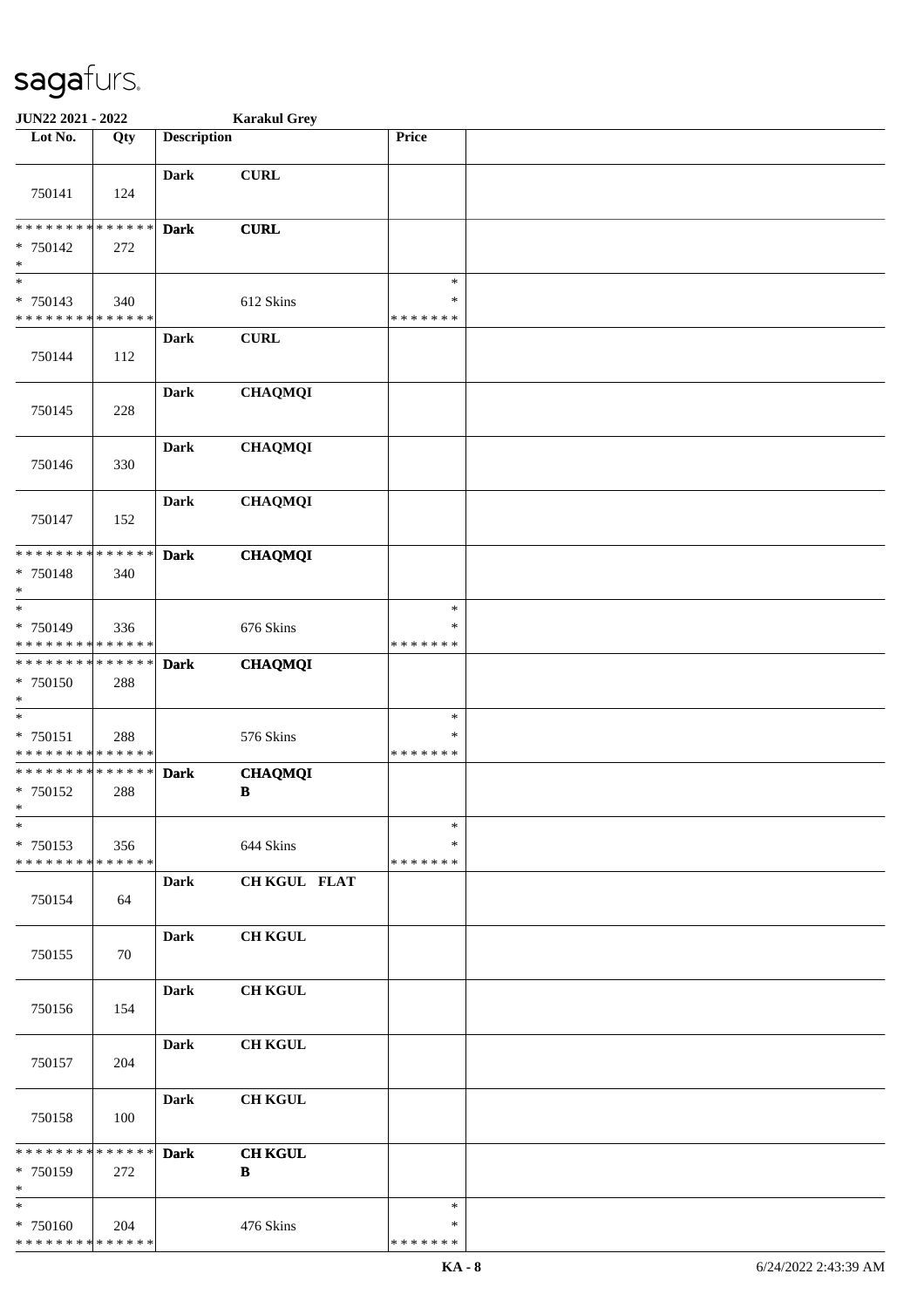| JUN22 2021 - 2022 |         |                                       | <b>Karakul Grey</b> |       |  |
|-------------------|---------|---------------------------------------|---------------------|-------|--|
| Lot No.           | Qty     | <b>Description</b>                    |                     | Price |  |
| 750161            | 54      | <b>Dark</b>                           | <b>KALANGL</b>      |       |  |
| 750162            | 48      | <b>PEEK</b><br><b>Dark</b>            |                     |       |  |
| 750163            | 56      | <b>PEEK</b><br><b>Dark</b>            | <b>CHAQM</b>        |       |  |
| 750164            | 296     | <b>XDRK</b>                           | <b>CHAQMQI</b>      |       |  |
| 750165            | 164     | $\bold{XDRK}$                         | <b>CHAQMQI</b>      |       |  |
| 750166            | $50\,$  | $\bold{X} \bold{D} \bold{R} \bold{K}$ | <b>KALANGL</b>      |       |  |
| 750167            | 108     | $\bold{XDRK}$                         | <b>KALANGL</b>      |       |  |
| 750168            | 288     | ${\bf CURL}$<br>White                 |                     |       |  |
| 750169            | 104     | White<br>${\bf CURL}$                 |                     |       |  |
| 750170            | 146     | White                                 | <b>CHAQMQI</b>      |       |  |
| 750171            | 336     | White                                 | <b>CHAQMQI</b>      |       |  |
| 750172            | $100\,$ | White                                 | <b>CHAQMQI</b>      |       |  |
| 750173            | 172     | White                                 | <b>CH KGUL</b>      |       |  |
| 750174            | $78\,$  | White                                 | <b>CH KGUL</b>      |       |  |
| 750175            | 46      | White                                 | <b>CH KGUL</b>      |       |  |
| 750176            | 152     | White                                 | <b>KALANGL</b>      |       |  |
| 750177            | 72      | <b>PEEK</b><br>White                  | <b>CHAQM</b>        |       |  |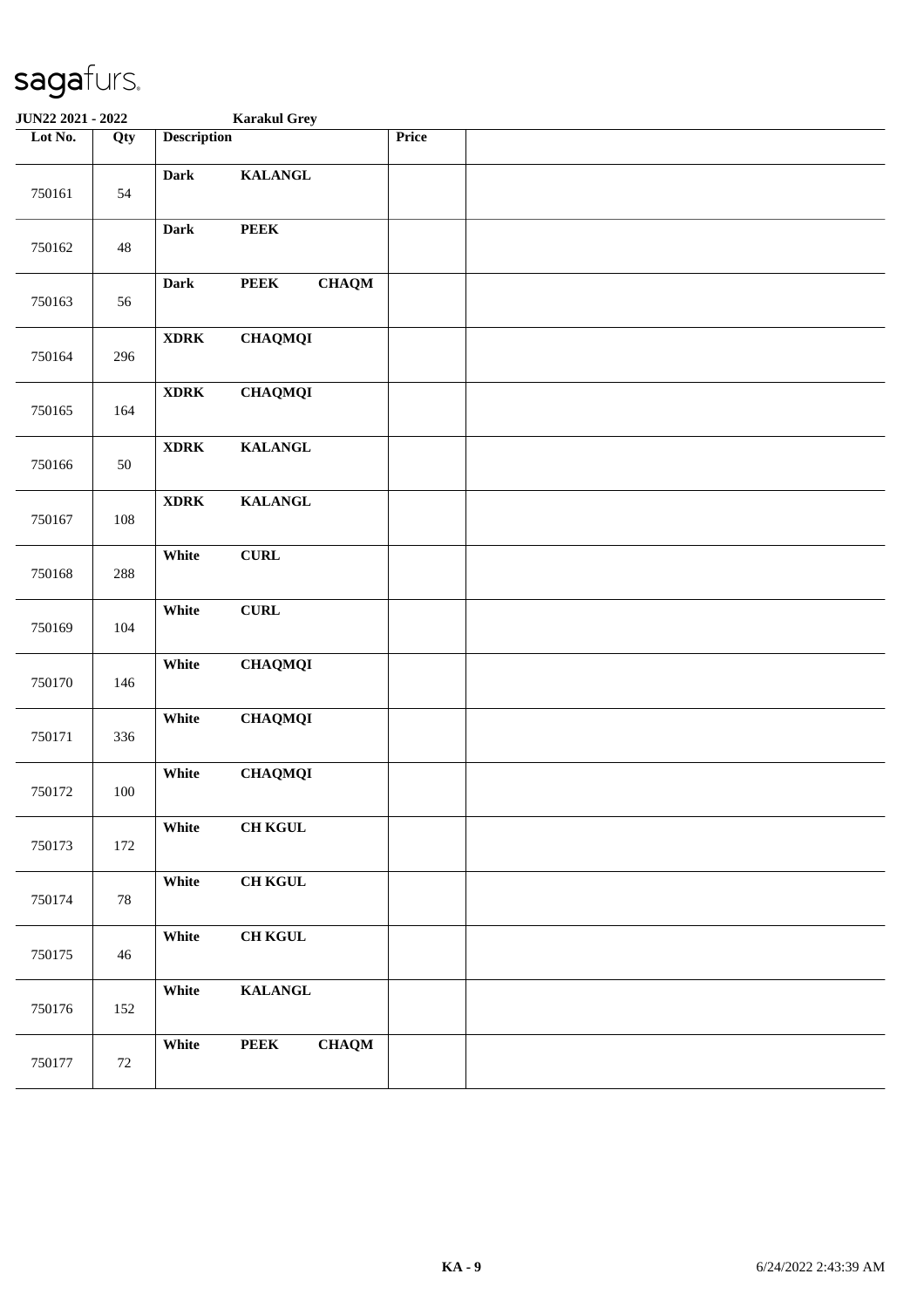| JUN22 2021 - 2022 |        |                                            | <b>Karakul Grey</b>            |              |  |
|-------------------|--------|--------------------------------------------|--------------------------------|--------------|--|
| Lot No.           | Qty    | <b>Description</b>                         |                                | <b>Price</b> |  |
| 750181            | 108    | GGAZ                                       | ${\bf CURL}$<br><b>LIGHT</b>   |              |  |
| 750182            | 104    | $\mathbf{G}\mathbf{G}\mathbf{A}\mathbf{Z}$ | <b>CH KGUL</b><br><b>LIGHT</b> |              |  |
| 750183            | $70\,$ | $\mathbf{G}\mathbf{G}\mathbf{A}\mathbf{Z}$ | <b>CH KGUL</b><br><b>LIGHT</b> |              |  |
| 750184            | 64     | $\mathbf{G}\mathbf{G}\mathbf{A}\mathbf{Z}$ | <b>CH KGUL</b><br><b>LIGHT</b> |              |  |
| 750185            | 46     | $\mathbf{G}\mathbf{G}\mathbf{A}\mathbf{Z}$ | <b>CURL</b><br><b>SKY</b>      |              |  |
| 750186            | 106    | $\mathbf{G}\mathbf{G}\mathbf{A}\mathbf{Z}$ | <b>CHAQMQI</b><br><b>SKY</b>   |              |  |
| 750187            | 76     | <b>GREY</b>                                | <b>SPOTTED</b>                 |              |  |
| 750188            | 116    | <b>LIGHT</b>                               | <b>KKULCHA</b>                 |              |  |
| 750189            | 96     | <b>LIGHT</b>                               | <b>KKULCHA</b>                 |              |  |
| 750190            | 114    | <b>LIGHT</b>                               | <b>KKULCHA</b>                 |              |  |
| 750191            | 96     | ${\bf S}{\bf K}{\bf Y}$                    | <b>KKULCHA</b>                 |              |  |
| 750192            | 84     | <b>Dark</b>                                | <b>KKULCHA</b>                 |              |  |
| 750193            | 130    | <b>Dark</b>                                | <b>KKULCHA</b>                 |              |  |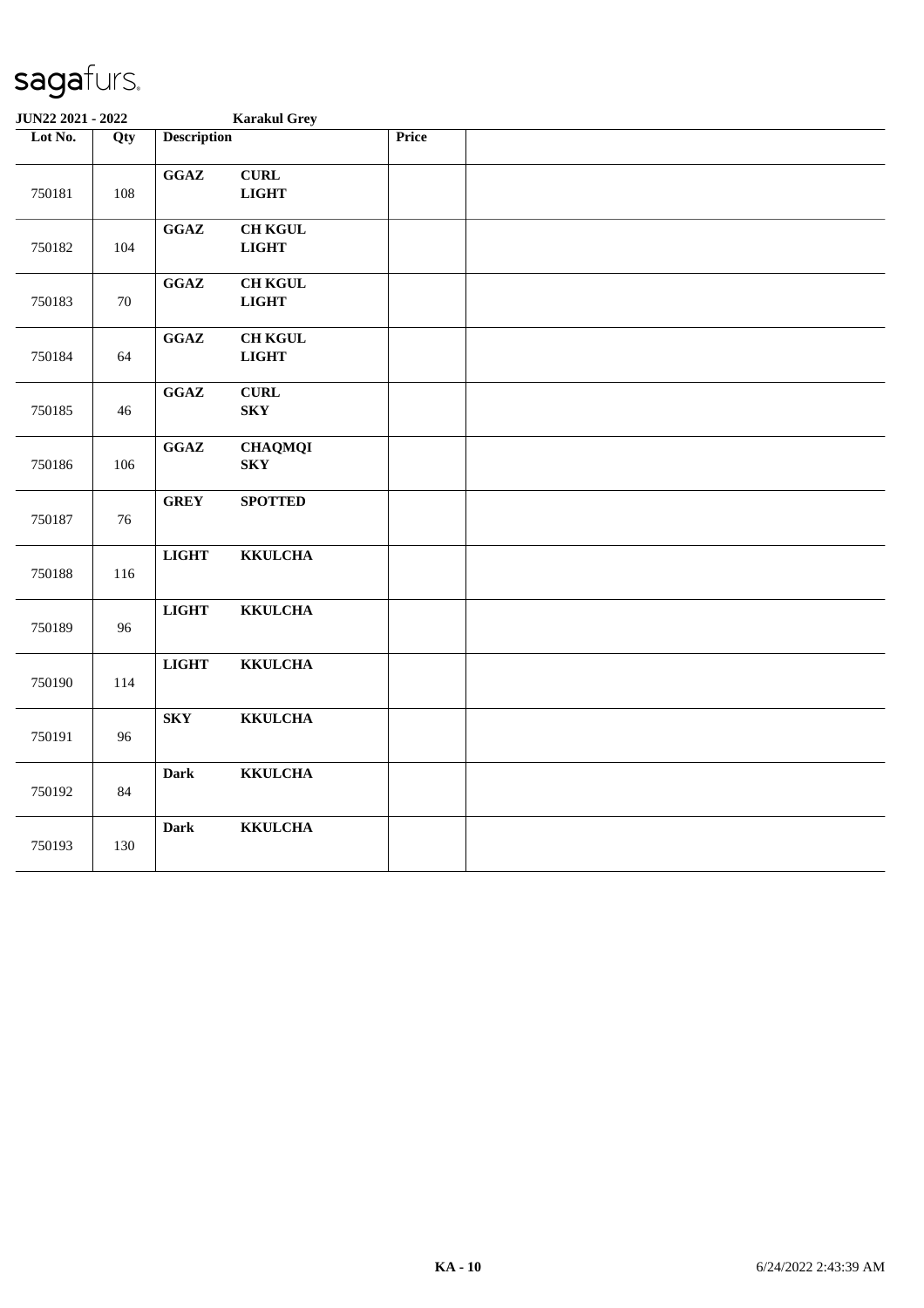| JUN22 2021 - 2022 |         | <b>Karakul Grey</b>                               |       |  |
|-------------------|---------|---------------------------------------------------|-------|--|
| Lot No.           | Qty     | <b>Description</b>                                | Price |  |
| 750201            | 174     | <b>LIGHT</b><br>$\mathbf{I}\mathbf{I}$            |       |  |
| 750202            | 256     | <b>LIGHT</b><br>$\rm II$                          |       |  |
| 750203            | 186     | <b>LIGHT</b><br>$\mathbf{I}\mathbf{I}$            |       |  |
| 750204            | 204     | ${\bf S}{\bf K}{\bf Y}$<br>$\mathbf{I}\mathbf{I}$ |       |  |
| 750205            | 140     | <b>SKY</b><br>$\mathbf{I}\mathbf{I}$              |       |  |
| 750206            | 54      | <b>Dark</b><br>$\rm II$                           |       |  |
| 750207            | 156     | <b>Dark</b><br>$\mathbf{I}\mathbf{I}$             |       |  |
| 750208            | 56      | <b>Dark</b><br>$\rm II$                           |       |  |
| 750209            | 68      | <b>XDRK</b><br>$\mathbf{I}\mathbf{I}$             |       |  |
| 750210            | 54      | <b>XDRK</b><br>$\rm II$                           |       |  |
| 750211            | $100\,$ | <b>GREY</b><br>${\bf PEEK}$<br>$\rm II$           |       |  |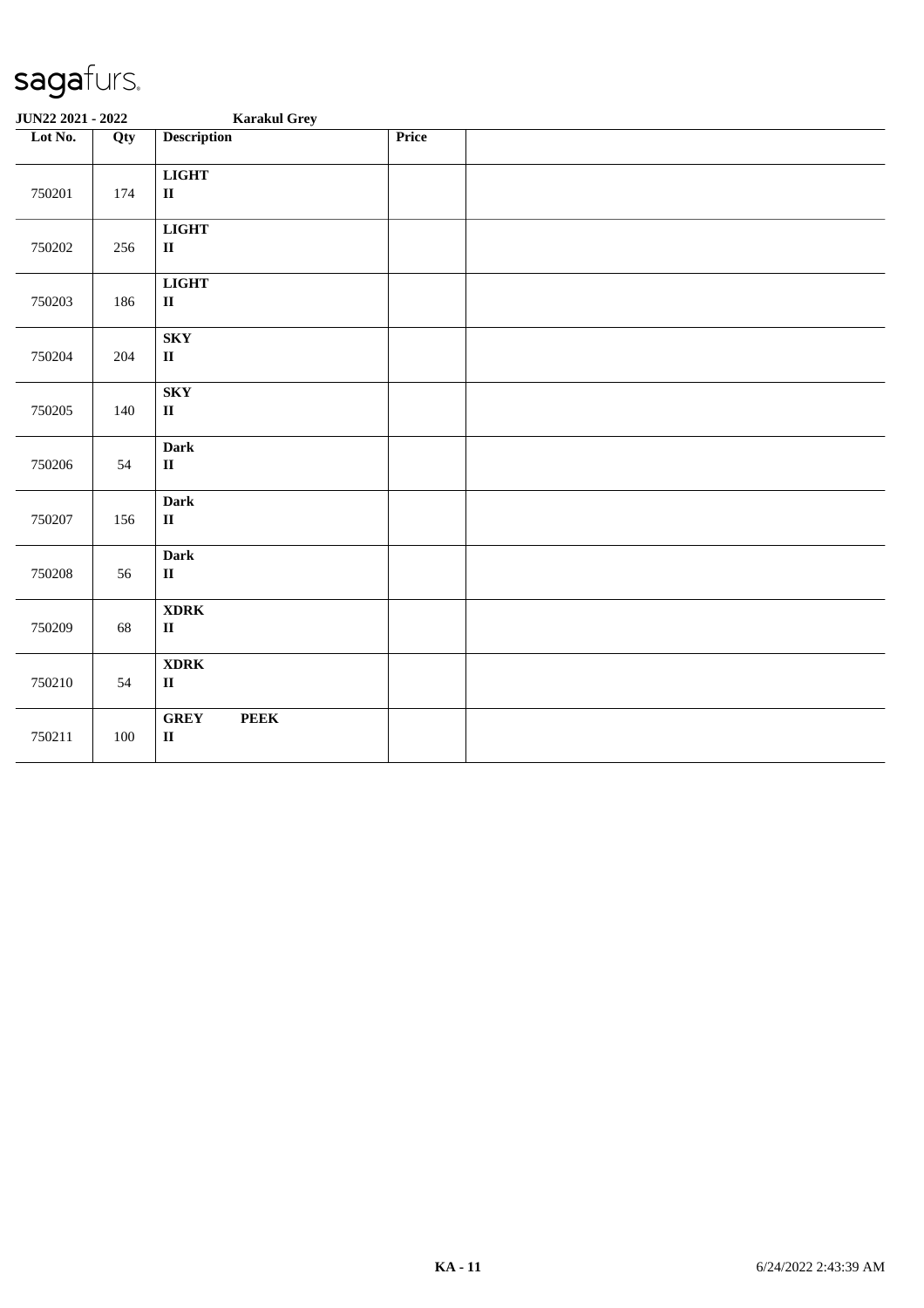| JUN22 2021 - 2022                                  |     |                    | <b>Karakul Black</b> |                                   |  |
|----------------------------------------------------|-----|--------------------|----------------------|-----------------------------------|--|
| Lot $No.$                                          | Qty | <b>Description</b> |                      | Price                             |  |
| 752001                                             | 128 | <b>Black</b>       | <b>NAZUCHA</b>       |                                   |  |
| 752002                                             | 84  | <b>Black</b>       | <b>NAZUCHA</b>       |                                   |  |
| 752003                                             | 140 | <b>Black</b>       | <b>NAZ PNI</b>       |                                   |  |
| 752004                                             | 192 | <b>Black</b>       | <b>NAZ PNI</b>       |                                   |  |
| ******** <mark>******</mark><br>* 752005<br>$*$    | 288 | <b>Black</b>       | <b>NAZ PNI</b>       |                                   |  |
| $*$<br>* 752006<br>$*$                             | 216 |                    | $\sqrt{2}$           | $\ast$<br>$\ast$<br>$\ast$        |  |
| $*$<br>$* 752007$<br>* * * * * * * * * * * * * *   | 216 |                    | 720 Skins            | $\ast$<br>$\ast$<br>* * * * * * * |  |
| 752008                                             | 180 | <b>Black</b>       | <b>NAZ PNI</b>       |                                   |  |
| 752009                                             | 248 | <b>Black</b>       | <b>NAZ PNI</b>       |                                   |  |
| * * * * * * * * * * * * * *<br>$* 752010$<br>$*$   | 278 | <b>Black</b>       | <b>PARNI</b>         |                                   |  |
| $*$<br>* 752011<br>* * * * * * * * * * * * * *     | 272 |                    | 550 Skins            | $\ast$<br>∗<br>* * * * * * *      |  |
| * * * * * * * * * * * * * * *<br>* 752012<br>$*$   | 222 | <b>Black</b>       | <b>PARNI</b>         |                                   |  |
| $\ast$<br>* 752013<br>* * * * * * * * * * * * * *  | 296 |                    | 518 Skins            | $\ast$<br>$\ast$<br>* * * * * * * |  |
| * * * * * * * * * * * * * * *<br>* 752014<br>$*$   | 222 | <b>Black</b>       | <b>PARNI</b>         |                                   |  |
| $\ast$<br>* 752015<br>******** <mark>******</mark> | 222 |                    | 444 Skins            | $\ast$<br>$\ast$<br>* * * * * * * |  |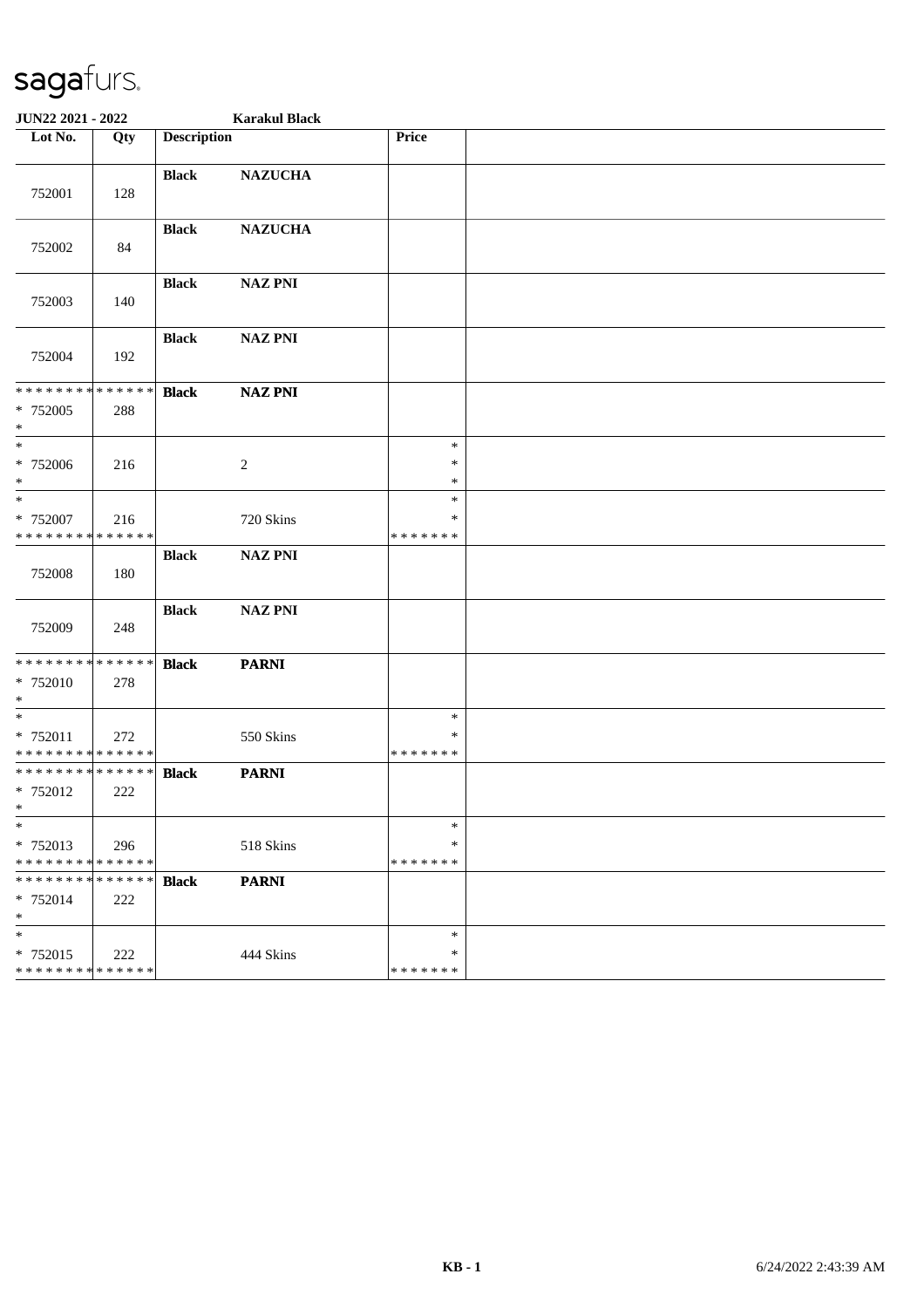| JUN22 2021 - 2022                       |     |                    | <b>Karakul Black</b> |                    |  |
|-----------------------------------------|-----|--------------------|----------------------|--------------------|--|
| Lot No.                                 | Qty | <b>Description</b> |                      | Price              |  |
| * * * * * * * * * * * * * *             |     | <b>Black</b>       | <b>ARG PNI</b>       |                    |  |
| * 752021                                | 264 |                    |                      |                    |  |
| $\ast$                                  |     |                    |                      |                    |  |
| $\ast$                                  |     |                    |                      | $\ast$             |  |
| * 752022                                | 264 |                    | $\overline{c}$       | $\ast$             |  |
| $\ast$                                  |     |                    |                      | $\ast$             |  |
| $*$                                     |     |                    |                      | $\ast$             |  |
| * 752023<br>* * * * * * * * * * * * * * | 198 |                    | 726 Skins            | *<br>* * * * * * * |  |
| * * * * * * * * * * * * * *             |     | <b>Black</b>       | <b>ARG PNI</b>       |                    |  |
| * 752024                                | 272 |                    |                      |                    |  |
| $\ast$                                  |     |                    |                      |                    |  |
| $\overline{\phantom{a}^*}$              |     |                    |                      | $\ast$             |  |
| * 752025                                | 272 |                    | $\overline{c}$       | *                  |  |
| $\ast$                                  |     |                    |                      | $\ast$             |  |
| $\ast$                                  |     |                    |                      | $\ast$             |  |
| * 752026                                | 204 |                    | 748 Skins            | *                  |  |
| * * * * * * * * * * * * * *             |     |                    |                      | * * * * * * *      |  |
|                                         |     | <b>Black</b>       | <b>ARGUL</b>         |                    |  |
| 752027                                  | 132 |                    |                      |                    |  |
|                                         |     |                    |                      |                    |  |
| * * * * * * * * * * * * * *             |     | <b>Black</b>       | <b>ARGUL</b>         |                    |  |
| * 752028                                | 296 |                    |                      |                    |  |
| $\ast$<br>$*$                           |     |                    |                      | $\ast$             |  |
|                                         |     |                    |                      | ∗                  |  |
| * 752029<br>$\ast$                      | 296 |                    | $\boldsymbol{2}$     | *                  |  |
| $\ast$                                  |     |                    |                      | $\ast$             |  |
| * 752030                                | 296 |                    | 888 Skins            | ∗                  |  |
| * * * * * * * * * * * * * *             |     |                    |                      | * * * * * * *      |  |
| * * * * * * * * * * * * * *             |     | <b>Black</b>       | <b>CHAQMQI</b>       |                    |  |
| * 752031                                | 208 |                    |                      |                    |  |
| $*$                                     |     |                    |                      |                    |  |
| $*$                                     |     |                    |                      | $\ast$             |  |
| * 752032                                | 312 |                    | 520 Skins            | $\ast$             |  |
| * * * * * * * * * * * * * *             |     |                    |                      | * * * * * * *      |  |
| * * * * * * * * * * * * * *             |     | <b>Black</b>       | <b>CHAQMQI</b>       |                    |  |
| * 752033<br>$\ast$                      | 296 |                    |                      |                    |  |
| $\ast$                                  |     |                    |                      | $\ast$             |  |
| * 752034                                | 222 |                    | 2                    | ∗                  |  |
| $*$                                     |     |                    |                      | ∗                  |  |
| $\ast$                                  |     |                    |                      | $\ast$             |  |
| * 752035                                | 222 |                    | 3                    | *                  |  |
| $\ast$                                  |     |                    |                      | ∗                  |  |
| $\ast$                                  |     |                    |                      | $\ast$             |  |
| * 752036                                | 222 |                    | 962 Skins            | *                  |  |
| * * * * * * * * * * * * * *             |     |                    |                      | * * * * * * *      |  |
| * * * * * * * * * * * * * *             |     | <b>Black</b>       | <b>CHAQMQI</b>       |                    |  |
| * 752037                                | 312 |                    |                      |                    |  |
| $*$                                     |     |                    |                      |                    |  |
| $\ast$                                  |     |                    |                      | $\ast$<br>∗        |  |
| * 752038<br>* * * * * * * * * * * * * * | 156 |                    | 468 Skins            | * * * * * * *      |  |
|                                         |     |                    |                      |                    |  |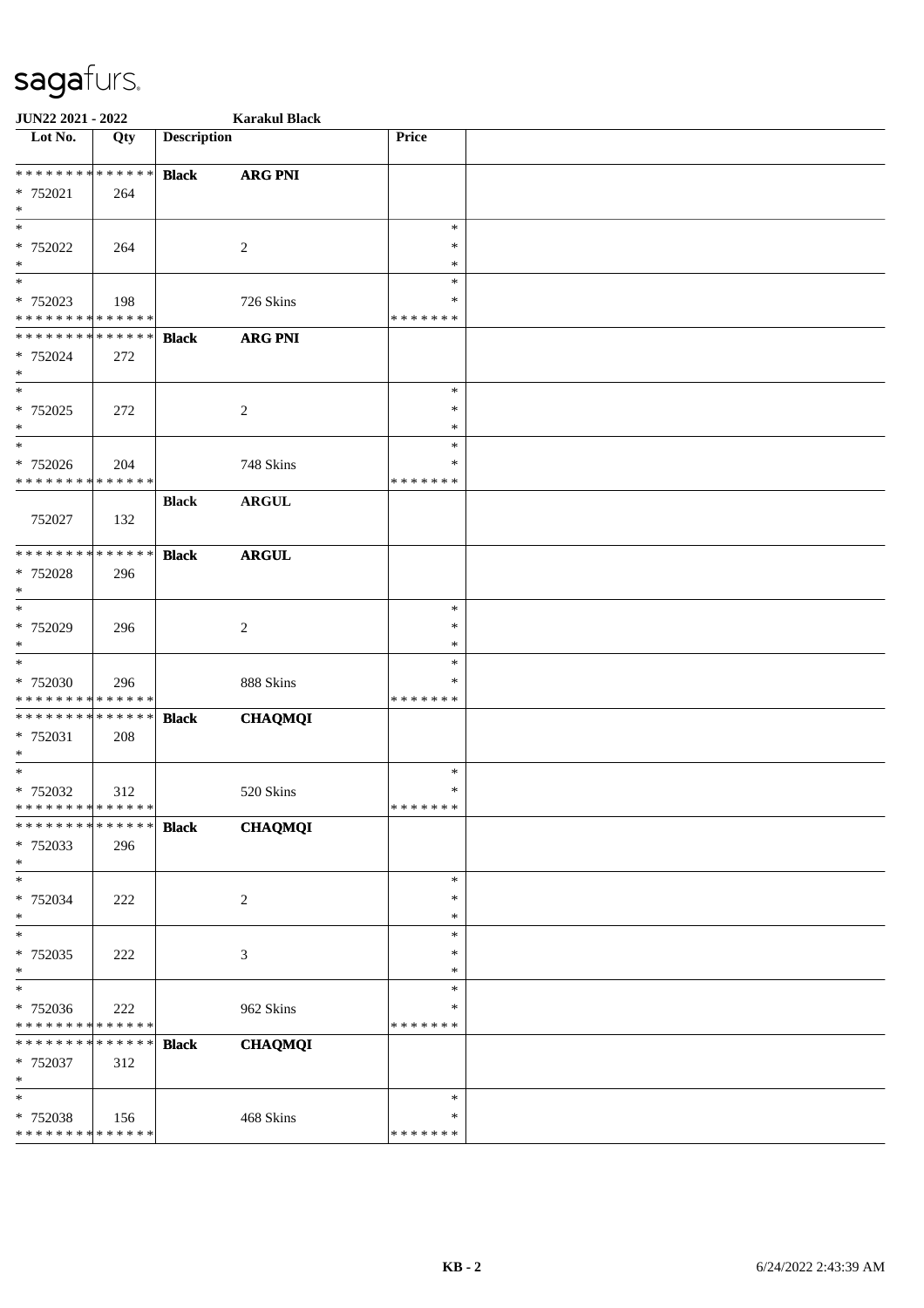| JUN22 2021 - 2022                |             |                    | <b>Karakul Black</b> |               |  |
|----------------------------------|-------------|--------------------|----------------------|---------------|--|
| $\overline{\phantom{1}}$ Lot No. | Qty         | <b>Description</b> |                      | Price         |  |
|                                  |             |                    |                      |               |  |
| ******** <mark>******</mark>     |             | <b>Black</b>       | <b>CHAQMQI</b>       |               |  |
| * 752041                         | 216         |                    |                      |               |  |
| $\ast$                           |             |                    |                      |               |  |
| $\ast$                           |             |                    |                      | $\ast$        |  |
| * 752042                         | 288         |                    | $\overline{c}$       | $\ast$        |  |
| $\ast$                           |             |                    |                      | $\ast$        |  |
| $\overline{\ast}$                |             |                    |                      | $\ast$        |  |
| * 752043                         | 288         |                    | 3                    | $\ast$        |  |
| $*$                              |             |                    |                      | $\ast$        |  |
| $*$                              |             |                    |                      | $\ast$        |  |
| * 752044                         | 288         |                    | 4                    | $\ast$        |  |
| $\ast$                           |             |                    |                      | $\ast$        |  |
| $\ast$                           |             |                    |                      | $\ast$        |  |
|                                  |             |                    |                      | $\ast$        |  |
| * 752045                         | 288         |                    | 5                    | $\ast$        |  |
| $\ast$<br>$\ast$                 |             |                    |                      |               |  |
|                                  |             |                    |                      | $\ast$        |  |
| $* 752046$                       | 288         |                    | 6                    | $\ast$        |  |
| $*$                              |             |                    |                      | $\ast$        |  |
| $\ast$                           |             |                    |                      | $\ast$        |  |
| * 752047                         | 288         |                    | 1944 Skins           | ∗             |  |
| * * * * * * * * * * * * * *      |             |                    |                      | * * * * * * * |  |
| * * * * * * * *                  | ******      | <b>Black</b>       | <b>CHAQMQI</b>       |               |  |
| * 752048                         | 328         |                    |                      |               |  |
| $\ast$                           |             |                    |                      |               |  |
| $*$                              |             |                    |                      | $\ast$        |  |
| * 752049                         | 328         |                    | 656 Skins            | ∗             |  |
| * * * * * * * * * * * * * *      |             |                    |                      | * * * * * * * |  |
| * * * * * * * * * * * * * *      |             | <b>Black</b>       | <b>CHAQMQI</b>       |               |  |
| $* 752050$                       | 228         |                    |                      |               |  |
| $*$                              |             |                    |                      |               |  |
| $*$                              |             |                    |                      | $\ast$        |  |
| $* 752051$                       | 304         |                    | $\boldsymbol{2}$     | $\ast$        |  |
| $*$                              |             |                    |                      | $\ast$        |  |
| $\ast$                           |             |                    |                      | $\ast$        |  |
| * 752052                         | 304         |                    | 836 Skins            | $\ast$        |  |
| ******** <mark>******</mark>     |             |                    |                      | *******       |  |
| ******** <mark>******</mark>     |             | <b>Black</b>       | <b>CHAQMQI</b>       |               |  |
| * 752053                         | 252         |                    |                      |               |  |
| $*$                              |             |                    |                      |               |  |
| $*$                              |             |                    |                      | $\ast$        |  |
| * 752054                         | 336         |                    | $\sqrt{2}$           | $\ast$        |  |
| $*$                              |             |                    |                      | ∗             |  |
| $\ast$                           |             |                    |                      | $\ast$        |  |
| * 752055                         | 336         |                    | 3                    | $\ast$        |  |
| $*$                              |             |                    |                      | $\ast$        |  |
| $\overline{\phantom{0}}$         |             |                    |                      | $\ast$        |  |
| * 752056                         | 336         |                    | $\overline{4}$       | $\ast$        |  |
| $*$                              |             |                    |                      | $\ast$        |  |
| $\ast$                           |             |                    |                      | $\ast$        |  |
|                                  |             |                    |                      | $\ast$        |  |
| * 752057                         | 336         |                    | 5                    | $\ast$        |  |
| $*$<br>$\ast$                    |             |                    |                      |               |  |
|                                  |             |                    |                      | $\ast$        |  |
| * 752058                         | 168         |                    | 1764 Skins           | $\ast$        |  |
| * * * * * * * *                  | * * * * * * |                    |                      | * * * * * * * |  |
|                                  |             | <b>Black</b>       | <b>CHAQMQI</b>       |               |  |
| 752059                           | 52          |                    | $\mathbf C$          |               |  |
|                                  |             |                    |                      |               |  |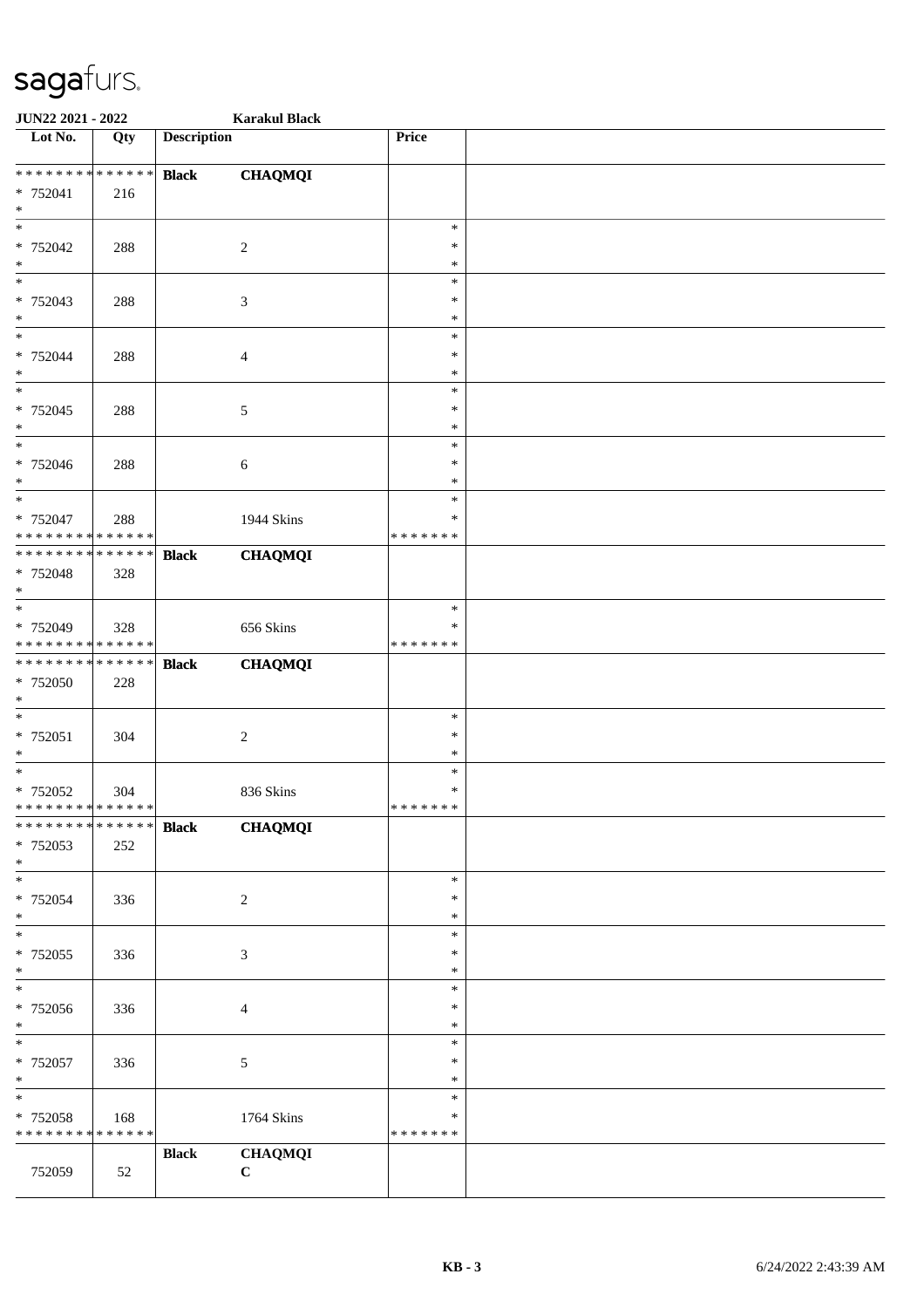| JUN22 2021 - 2022                                    |     |                    | <b>Karakul Black</b>        |                                   |  |
|------------------------------------------------------|-----|--------------------|-----------------------------|-----------------------------------|--|
| Lot No.                                              | Qty | <b>Description</b> |                             | Price                             |  |
| 752061                                               | 168 | <b>Black</b>       | CH KGUL FLAT                |                                   |  |
| **************<br>* 752062<br>$*$                    | 264 | <b>Black</b>       | <b>CH KGUL</b>              |                                   |  |
| $\ast$<br>* 752063<br>$\ast$                         | 198 |                    | $\overline{c}$              | $\ast$<br>$\ast$<br>$\ast$        |  |
| $*$<br>* 752064<br>* * * * * * * * * * * * * *       | 198 |                    | 660 Skins                   | ∗<br>∗<br>* * * * * * *           |  |
| * * * * * * * * * * * * * * *<br>* 752065<br>$*$     | 258 | <b>Black</b>       | <b>CH KGUL</b>              |                                   |  |
| $\ast$<br>* 752066<br>* * * * * * * * * * * * * *    | 172 |                    | 430 Skins                   | $\ast$<br>$\ast$<br>* * * * * * * |  |
| * * * * * * * * * * * * * *<br>* 752067<br>$\ast$    | 196 | <b>Black</b>       | <b>CH KGUL</b>              |                                   |  |
| $*$<br>* 752068<br>$*$                               | 198 |                    | $\overline{c}$              | $\ast$<br>$\ast$<br>$\ast$        |  |
| $\ast$<br>* 752069<br>$\ast$                         | 198 |                    | 3                           | $\ast$<br>$\ast$<br>$\ast$        |  |
| $\ast$<br>$* 752070$<br>$\ast$                       | 192 |                    | 4                           | $\ast$<br>$\ast$<br>$\ast$        |  |
| $*$<br>* 752071<br>* * * * * * * * * * * * * *       | 192 |                    | 976 Skins                   | $\ast$<br>∗<br>* * * * * * *      |  |
| * * * * * * * * * * * * * * *<br>* 752072            | 376 | <b>Black</b>       | <b>CH KGUL</b>              |                                   |  |
| $\ast$<br>* 752073<br>$\ast$                         | 376 |                    | $\sqrt{2}$                  | $\ast$<br>$\ast$<br>$\ast$        |  |
| $\overline{\ast}$<br>* 752074<br>$\ast$              | 376 |                    | $\ensuremath{\mathfrak{Z}}$ | $\ast$<br>$\ast$<br>$\ast$        |  |
| $\ast$<br>$* 752075$<br>******** <mark>******</mark> | 376 |                    | 1504 Skins                  | $\ast$<br>$\ast$<br>* * * * * * * |  |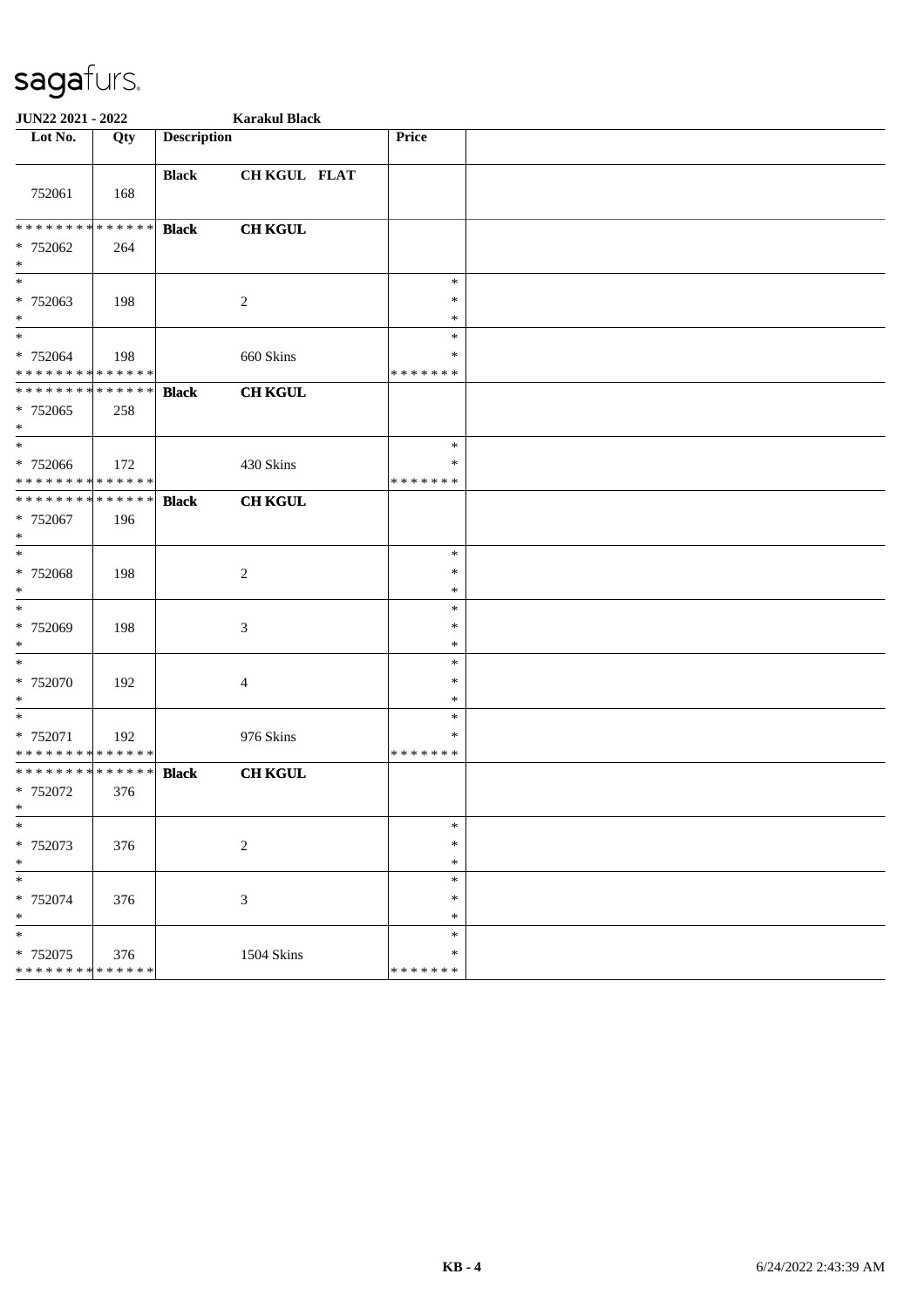| JUN22 2021 - 2022                                                     |     |                    | <b>Karakul Black</b> |                                   |  |
|-----------------------------------------------------------------------|-----|--------------------|----------------------|-----------------------------------|--|
| Lot No.                                                               | Qty | <b>Description</b> |                      | Price                             |  |
| 752081                                                                | 256 | <b>Black</b>       | <b>ARG KGL</b>       |                                   |  |
| ******** <mark>******</mark><br>* 752082<br>$\ast$                    | 256 | <b>Black</b>       | <b>ARG KGL</b>       |                                   |  |
| $\overline{\phantom{a}}$<br>* 752083<br>$\ast$                        | 256 |                    | 2                    | $\ast$<br>∗<br>$\ast$             |  |
| $*$<br>* 752084<br>* * * * * * * * * * * * * *                        | 128 |                    | 640 Skins            | $\ast$<br>∗<br>* * * * * * *      |  |
| * * * * * * * * * * * * * *<br>* 752085<br>$\ast$                     | 264 | <b>Black</b>       | <b>ARG KGL</b>       |                                   |  |
| $\overline{\phantom{a}^*}$<br>* 752086<br>* * * * * * * * * * * * * * | 262 |                    | 526 Skins            | $\ast$<br>∗<br>* * * * * * *      |  |
| 752087                                                                | 304 | <b>Black</b>       | <b>ARG KGL</b>       |                                   |  |
| **************<br>* 752088<br>$\ast$                                  | 240 | <b>Black</b>       | <b>ARG KGL</b>       |                                   |  |
| $\ast$<br>* 752089<br>* * * * * * * * * * * * * *                     | 240 |                    | 480 Skins            | $\ast$<br>∗<br>* * * * * * *      |  |
| * * * * * * * * * * * * * *<br>* 752090<br>$\ast$                     | 296 | <b>Black</b>       | <b>ARG KGL</b>       |                                   |  |
| $\ast$<br>* 752091<br>$\ast$                                          | 292 |                    | $\sqrt{2}$           | $\ast$<br>$\ast$<br>$\ast$        |  |
| $\ast$<br>$* 752092$<br>ske i                                         | 292 |                    | $\mathfrak{Z}$       | $\ast$<br>$\ast$<br>*             |  |
| $\ast$<br>* 752093<br>$\ast$                                          | 292 |                    | $\overline{4}$       | $\ast$<br>$\ast$<br>$\ast$        |  |
| $\ast$<br>* 752094<br>* * * * * * * * * * * * * *                     | 292 |                    | 1464 Skins           | $\ast$<br>$\ast$<br>* * * * * * * |  |
| 752095                                                                | 312 | <b>Black</b>       | ARG KGL              |                                   |  |
| 752096                                                                | 280 | <b>Black</b>       | ARG KGL              |                                   |  |
| 752097                                                                | 228 | <b>Black</b>       | <b>ARG KGL</b>       |                                   |  |
| 752098                                                                | 180 | <b>Black</b>       | ARG KGL              |                                   |  |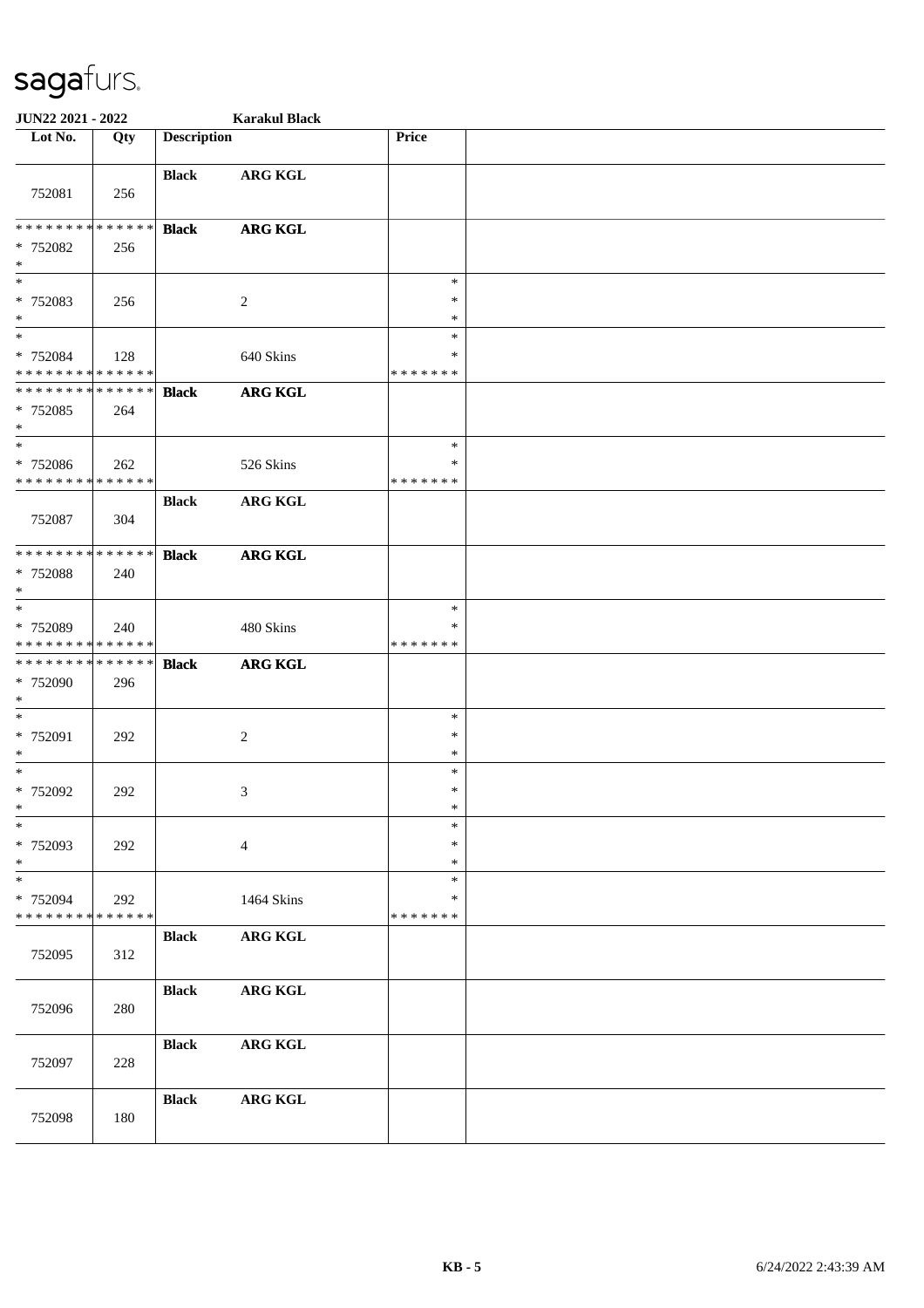| JUN22 2021 - 2022 |        |                    | <b>Karakul Black</b> |       |  |
|-------------------|--------|--------------------|----------------------|-------|--|
| Lot No.           | Qty    | <b>Description</b> |                      | Price |  |
| 752101            | 198    | <b>Black</b>       | <b>DUCHPNI</b>       |       |  |
| 752102            | 198    | <b>Black</b>       | <b>DUCHPNI</b>       |       |  |
| 752103            | 68     | <b>Black</b>       | <b>DUCHPNI</b>       |       |  |
| 752104            | 76     | <b>Black</b>       | <b>FLORA</b>         |       |  |
| 752105            | 198    | <b>Black</b>       | <b>FLORA</b>         |       |  |
| 752106            | 132    | <b>Black</b>       | <b>FIGURNI</b>       |       |  |
| 752107            | 112    | <b>Black</b>       | <b>FIGURNI</b>       |       |  |
| 752108            | 340    | <b>Black</b>       | <b>FIGURNI</b>       |       |  |
| 752109            | 76     | <b>Black</b>       | <b>FIGURNI</b>       |       |  |
| 752110            | $88\,$ | <b>Black</b>       | <b>FIGURNI</b>       |       |  |
| 752111            | 320    | <b>Black</b>       | <b>JAKETNI</b>       |       |  |
| 752112            | 50     | <b>Black</b>       | <b>JAKETNI</b>       |       |  |
| 752113            | 252    | <b>Black</b>       | <b>JAKETNI</b>       |       |  |
| 752114            | 350    | <b>Black</b>       | $\mathbf{JAKETNI}$   |       |  |
| 752115            | 104    | <b>Black</b>       | <b>JAKETNI</b>       |       |  |
| 752116            | 54     | <b>Black</b>       | $\mathbf C$          |       |  |
| 752117            | 96     | <b>Black</b>       | $\mathbf C$          |       |  |
| 752118            | 70     | <b>Black</b>       | $\mathbf C$          |       |  |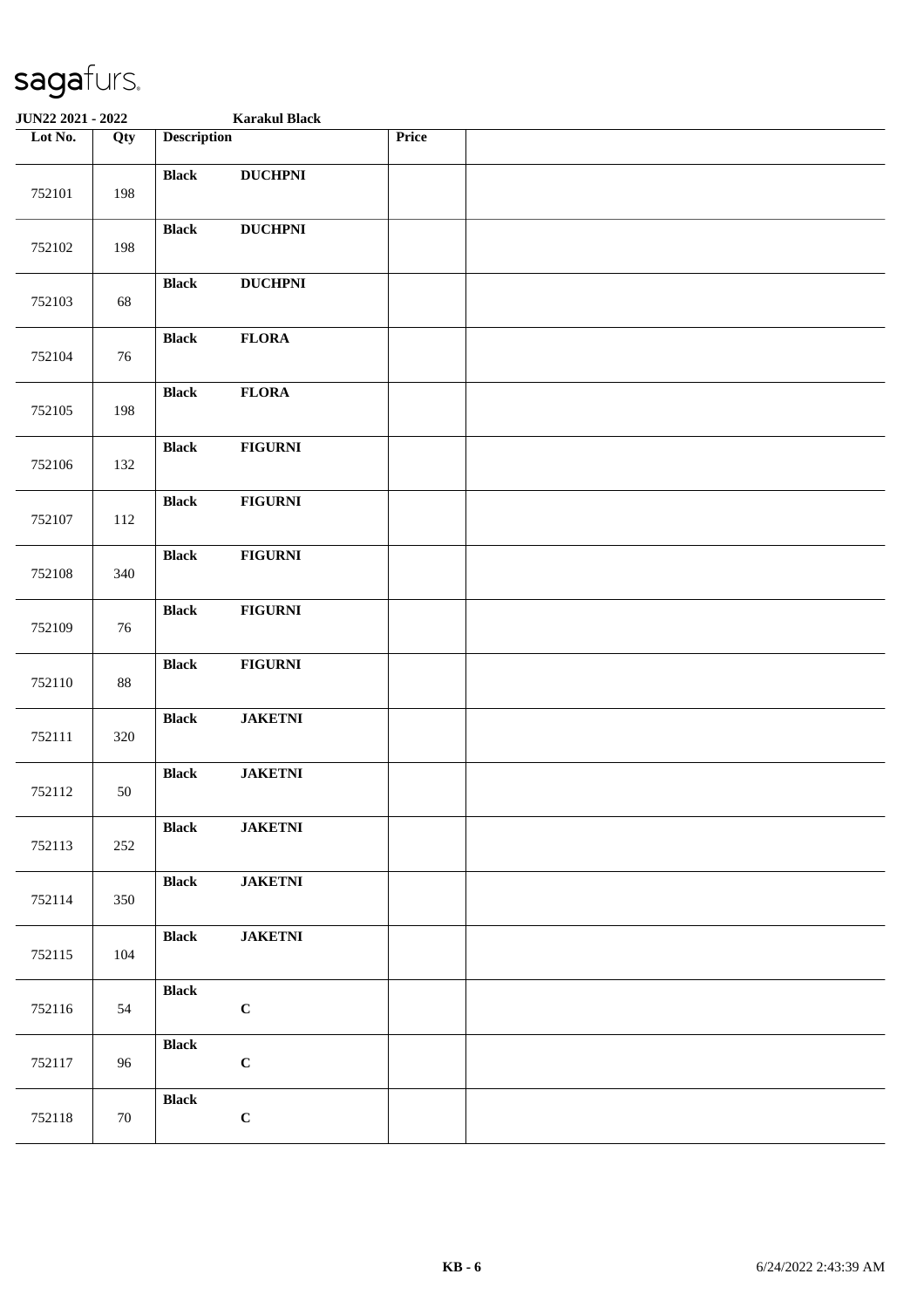| JUN22 2021 - 2022                                    |        |                    | <b>Karakul Black</b> |                              |  |
|------------------------------------------------------|--------|--------------------|----------------------|------------------------------|--|
| Lot No.                                              | Qty    | <b>Description</b> |                      | Price                        |  |
| 752121                                               | 204    | <b>QAMAR</b>       | <b>CHAQMQI</b>       |                              |  |
| 752122                                               | 144    | <b>QAMAR</b>       | <b>CHAQMQI</b>       |                              |  |
| 752123                                               | 54     | <b>QAMAR</b>       | <b>CHAQMQI</b>       |                              |  |
| 752124                                               | 104    | <b>QAMAR</b>       | $\rm CH$ KGUL        |                              |  |
| 752125                                               | 144    | <b>QAMAR</b>       | ARG KGL              |                              |  |
| 752126                                               | 120    | <b>QAMAR</b>       | ARG KGL              |                              |  |
| 752127                                               | 164    | <b>QAMAR</b>       |                      |                              |  |
| 752128                                               | $80\,$ | <b>QAMAR</b>       |                      |                              |  |
| 752129                                               | 252    | <b>QAMAR</b>       |                      |                              |  |
| 752130                                               | 66     | <b>QAMAR</b>       |                      |                              |  |
| 752131                                               | 270    | <b>Black</b>       | KKULCHA CHAQM        |                              |  |
| 752132                                               | 352    | <b>Black</b>       | <b>KKULCHA</b>       |                              |  |
| 752133                                               | 110    | <b>Black</b>       | <b>KKULCHA</b>       |                              |  |
| * * * * * * * * * * * * * * *<br>* 752134<br>$*$ $*$ | 294    | <b>Black</b>       | <b>KKULCHA</b>       |                              |  |
| $*$<br>$* 752135$<br>* * * * * * * * * * * * * * *   | 294    |                    | 588 Skins            | $\ast$<br>∗<br>* * * * * * * |  |
| 752136                                               | 318    | <b>Black</b>       | <b>KKULCHA</b>       |                              |  |
| 752137                                               | 222    | <b>Black</b>       | <b>KKULCHA</b>       |                              |  |
| 752138                                               | 98     | <b>Black</b>       | <b>KKULCHA</b>       |                              |  |